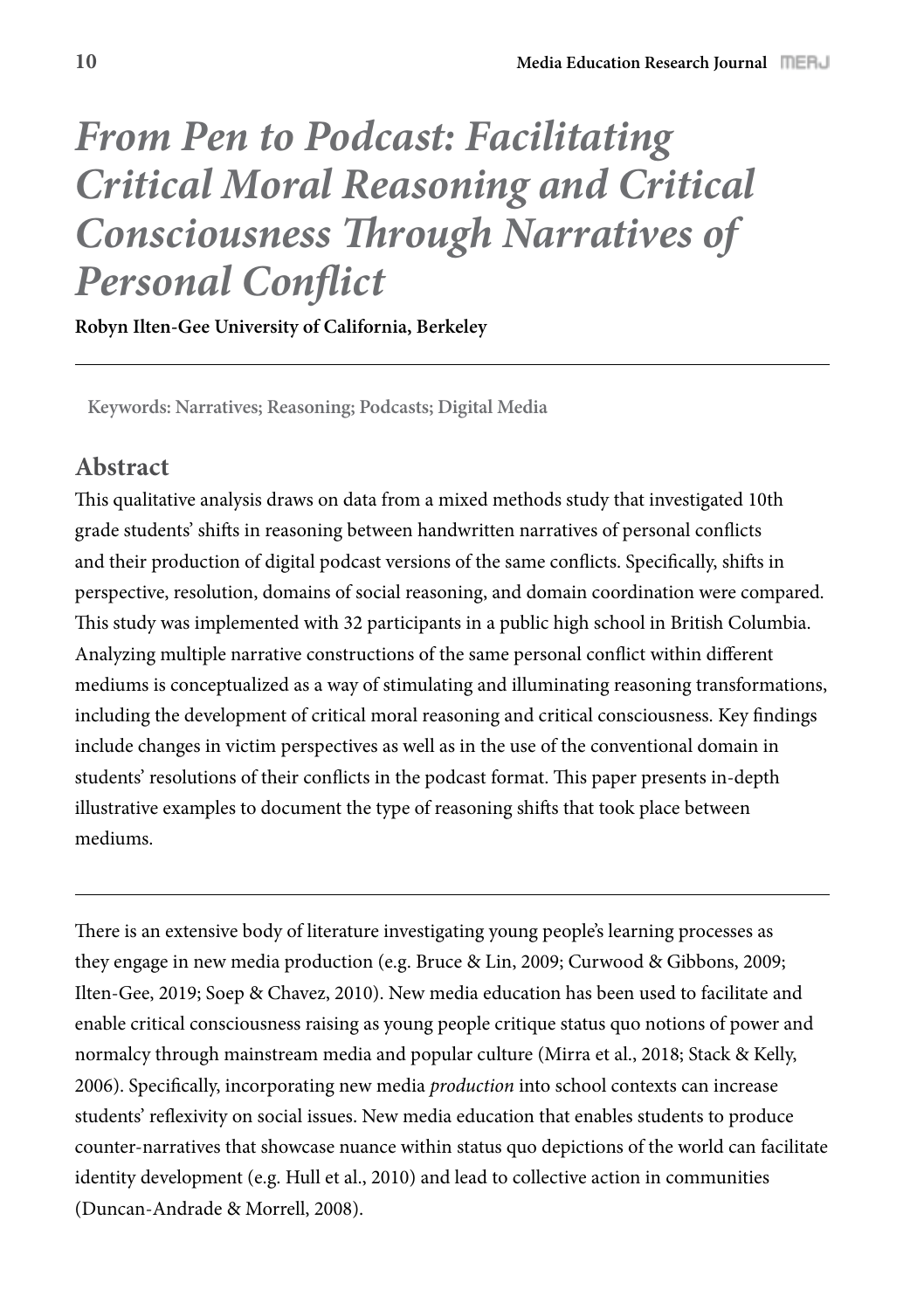Engaging in new media production has the potential to change not only how we communicate, but how we think and reason. This study examined how multimedia production facilitated reasoning shifts with regards to students' conceptualizations and understandings of personal conflicts. Specifically, students' reasoning about personal conflicts was compared between two mediums: pen and paper, and podcast. This study proposes that constructing personal narratives in multiple mediums has the potential to stimulate shifts in reasoning and move students towards critical moral reasoning and the development of critical consciousness. These concepts will be elaborated further below.

In this study, high school students were instructed to handwrite narratives about personal conflicts or tough decisions in their lives. Then they engaged in transforming those narratives into digital podcast episodes. The primary research questions for this study were: (a) What reasoning shifts occurred between a handwritten version of a personal conflict, and the podcast version of the same conflict? (b) What led students to, or prevented them from coming to critical conclusions in their podcasts? (c) How can critical consciousness and critical moral reasoning be conceptualized in the context of producing podcasts? The present study hypothesized that interacting with other people in one's community, conducting independent inquiry, and creating new multimedia compositions can lead to changes in how students construe their own conflicts. Specifically, it was hypothesized that students would draw on more domains of reasoning in their podcasts than in their narratives, include more characters and different types of characters in their podcasts, tell their stories from different perspectives, and come to different resolutions in their podcasts than in their narratives.

#### **!eoretical Framework: Narrative Moral Agency**

 Personal narratives are positioned in this study as an educational tool, as well as an activity that can lead to changes in reasoning. As we construct narratives about ourselves and our actions we have the opportunity to take a moral stance on issues and identify with what we think is good and right about the world (McAdams, 1996; Ochs & Capps, 1996). Pasupathi and Wainryb (2010) argued that each time a young person narrates a morally relevant event, they have the chance to align their actions with their moral beliefs and values. Pasupathi and Wainryb's theory of narrative moral agency (2010) suggests that in order to become moral agents, people must reconcile their morally relevant actions with their moral beliefs and values, and that often this can be done through narratives of morally relevant events.

Their theory of narrative moral agency draws on social cognitive domain theory (Smetana, Jambon, & Ball, 2014; Nucci, Turiel, & Roded, 2017; Turiel, 1983) to define moral, social conventional, and personal events and identify justifications within participants' interview responses. Pasupathi and Wainryb asked: How do children use their own beliefs and desires to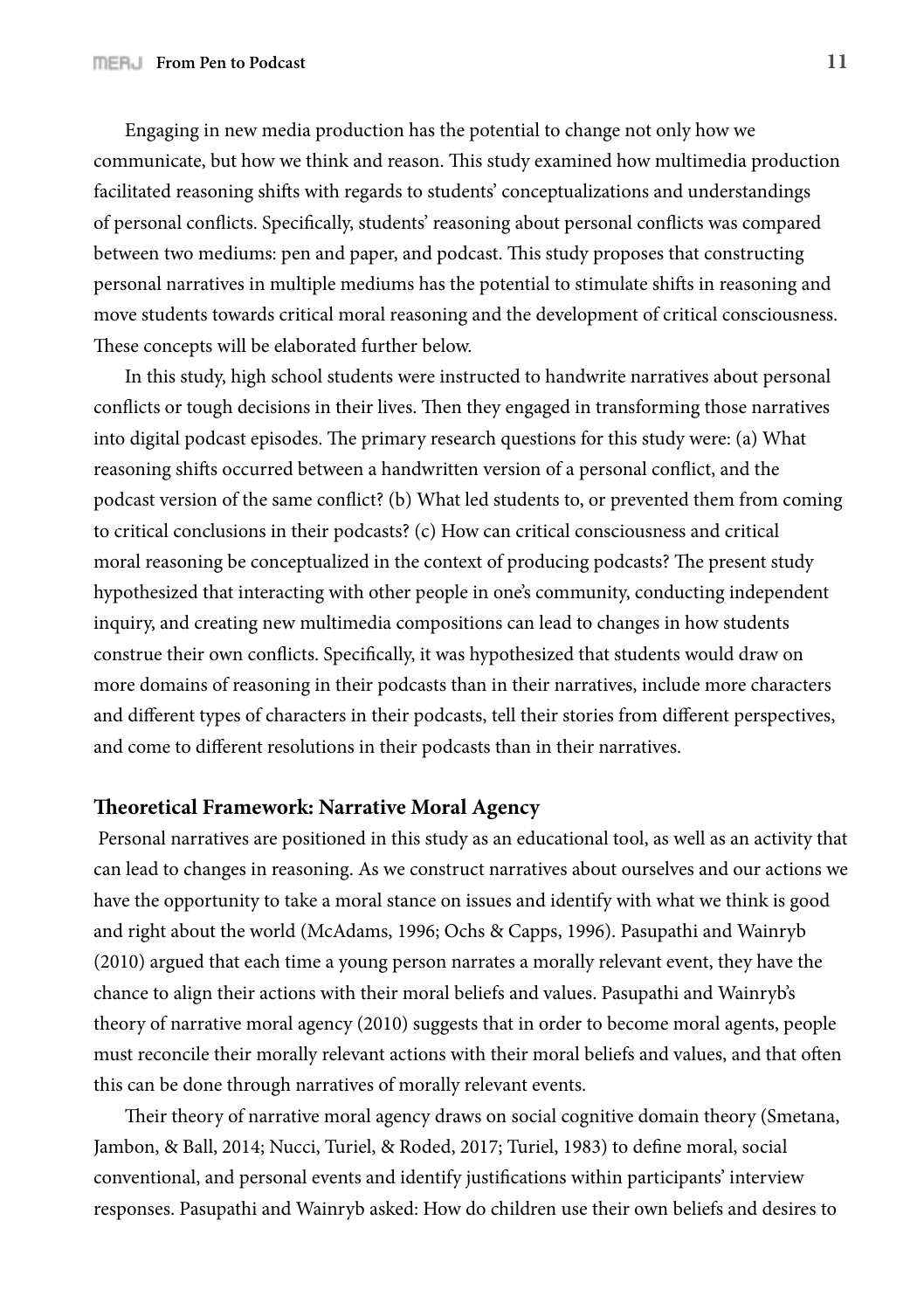make sense of their experiences? They wrote:

Defined in this way, when people narrate morally relevant experiences, they engage in constructing an account of actions and consequences that also includes beliefs, desires, and emotions. Each time people engage in that constructive process, they further their understanding of their own and others' moral agency. They may reinforce their grasp of the complexity of individuals, situations, and judgments. They may strengthen their conviction that good people can do harmful things and remain, on balance, good people. They may enhance their capacity to be forgiving of their own, and others', harm. (2010, p. 65)

Their theory serves as a framework for connecting narratives to development within domains and thinking about domain coordination (defined below) as an ongoing process that can continue to become more sophisticated as we tell more complicated, nuanced stories about our lives. Narratives, therefore, can be conceptualized both as a useful tool for gaining insight into how children are making sense of their worlds, as well as a method for evolving those understandings.

#### **Pedagogical Frameworks**

This paper draws on two pedagogical frameworks that have transformative goals: domainbased moral education and critical pedagogy. Both of these fields strive to provide students with the opportunity and skills to become critically-aware, justice-oriented human beings that can influence their own communities. These two fields are rooted in very different assumptions and practices, but their goals are complementary. Both frameworks seek to foster critical reasoning transformations in students. These transformations occur when someone updates or refines their reasoning on an issue by taking new information into account, re-examining old assumptions about the status quo, and coming to a conclusion that is aware of structural and systemic forces at play and makes a thoughtful claim or judgment.

*Domain-based moral education*. From the perspective of domain-based moral education, this transformation is called developing a critical moral perspective. Domain-based moral education (DBME: Nucci, 2009; Nucci et al., 2014; Midgette et al., 2017) is rooted in findings from social cognitive domain theory, which is briefly explained here since the subsequent analysis draws on codes that refer to this theory.

Social cognitive domain theory (Smetana et al., 2014; Nucci et al., 2017; Turiel, 1983) research has shown that our abilities to reason about issues like fairness, harm, rights, social conventions, and personal choice, develop over time and through interactions with our world.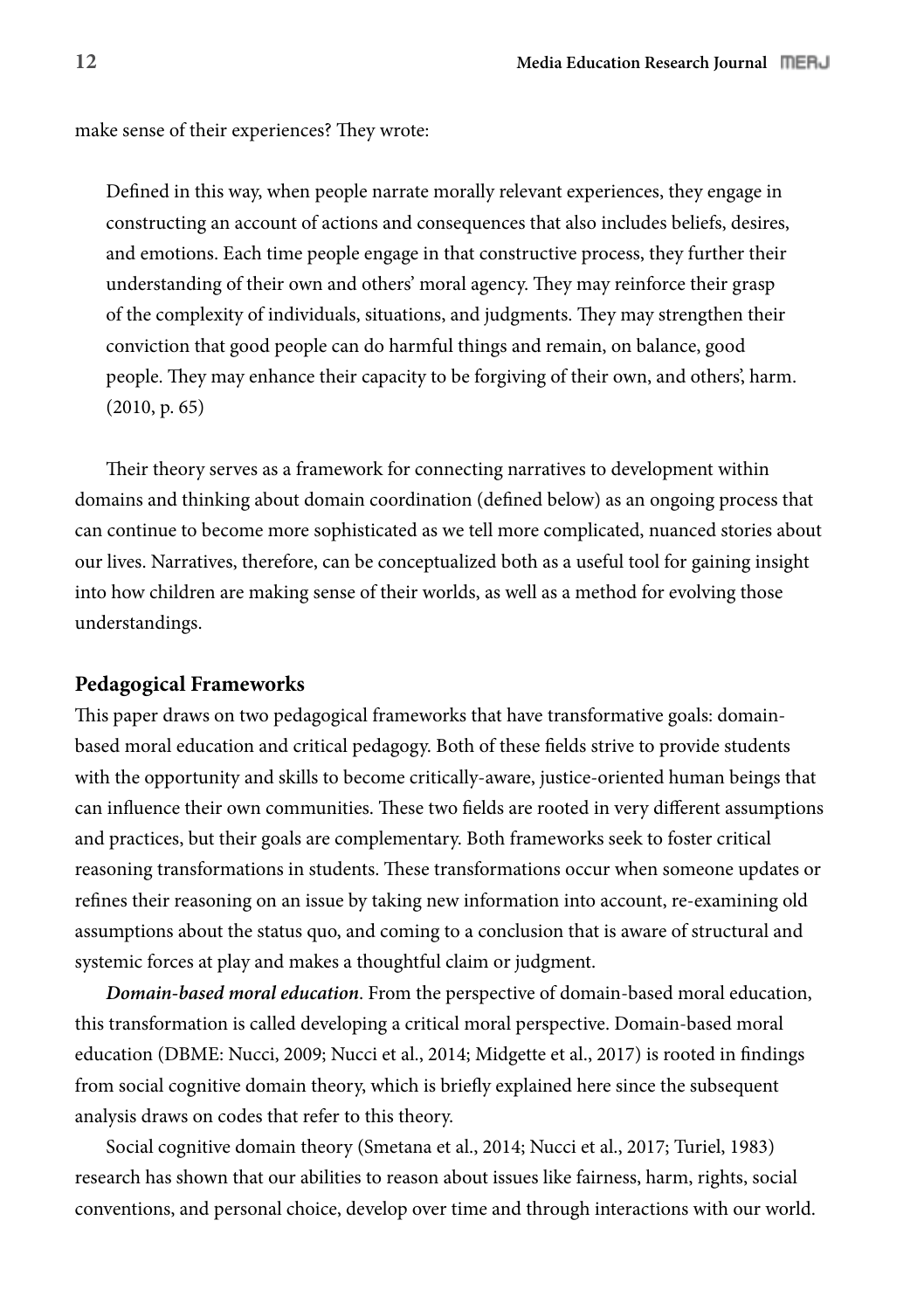Research from this theory has shown that as children, we are interpreting our surroundings and making subtle distinctions between types of social actions. We come to understand that hitting other people is wrong—not only because there is a rule about it, but also because when we hit other people, they feel hurt and sad. Actions with inherent consequences—having to do with harm and welfare, fairness, and rights—do not need a rule to be wrong or right. This is the moral domain of social reasoning. Other actions do need a rule, such as raising your hand to speak in class. Violating this rule is wrong in a different way—it is only wrong because of the rule, or norm in place. Children make these judgments about cultural and religious norms, as well, distinguishing between those "rights" and "wrongs" that depend on a rule and those that do not. This is the social conventional domain of social reasoning.

From a young age, social cognitive domain theory research presents evidence that kids are resisting the conflation of morality and convention. In middle school and early adolescence especially, children come to claim certain actions as falling under their own jurisdiction matters of lifestyle choice and preference (e.g. who I want to be friends with). We start to view some social actions as separate from moral and conventional obligations. These issues are in the personal domain. As we get older, the situations and decisions we face become more complicated and multifaceted. An issue that appears moral to one person, for example eating meat, appears conventional to another. We might be working from different factual assumptions, and end up coordinating, subordinating, or prioritizing these concerns in different ways—a process called *domain coordination*. As we receive new information, new facts, meet new people, our judgments and understandings of issues will change.

The takeaway, however, is that there are different ways for actions to be *right*— right in terms of fairness, harm and welfare, right in terms of social norms and conventions, and right in terms of "my choice." These distinctions become a cognitive resource for resisting unjust aspects of our society and pushing back against social conventions and norms that need to be revised or updated.

Domain-based moral education claims that our understandings within the moral, personal, and conventional domains can be stimulated through activities like transactive peer discourse (Berkowitz & Gibbs, 1983; Nucci et al., 2014) and domain-concordant teaching (Nucci & Weber, 1991). The goal of domain-based moral education is fostering critical moral reasoning, which includes the ability to draw on all three domains of social reasoning to make judgments and decisions. In adolescence, this specifically entails using moral understandings to evaluate conventional, status quo reasoning, and expanding our personal domain while navigating moral and conventional obligations. Critical moral reasoning means being able to coordinate between multiple concerns in moments of dilemma or conflict, evaluate facts and new information adapt one's reasoning to accommodate new information, and to view oneself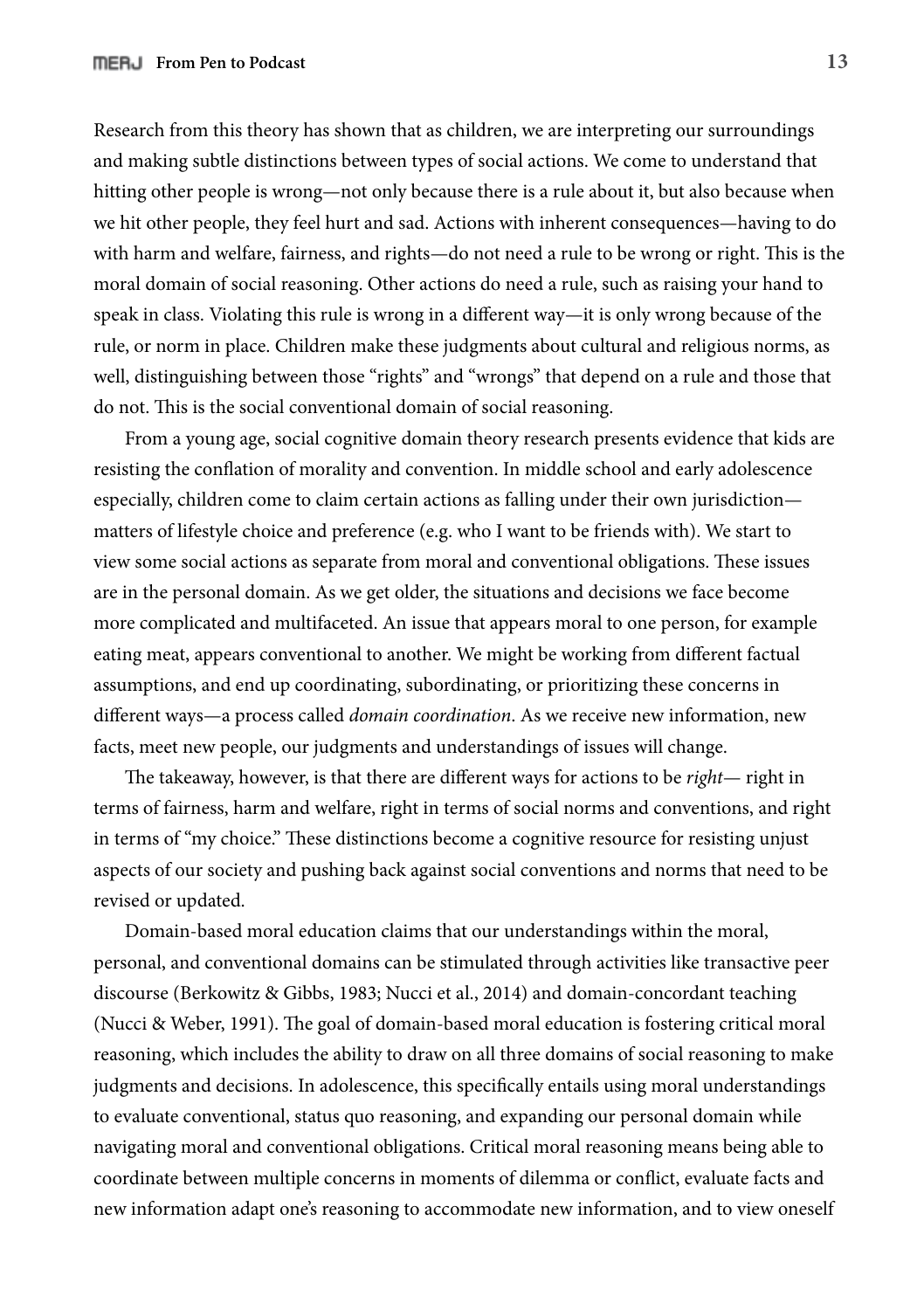as a moral agent. Recently, Ilten-Gee and Nucci (2018) linked the ideas of Mikhail Bakhtin (1981) to the principles of domain-based moral education in order to expand upon teachers' abilities to operationalize this framework of moral education. One of Bakhtin's key principles was heteroglossia, or embracing multiple, varied voices and opinions. In order to embrace heteroglossia, one needs to cultivate a dialogic mindset—a mindset that welcomes challenges to previous assumptions and is willing to adapt to new information.

*Critical pedagogy*. The second pedagogical framework used in this study is critical pedagogy—originating with Brazilian educator, theorist, and activist Paolo Freire. For Freire, education also revolved around fostering critical reasoning transformations, which he called critical consciousness. The work of Freire gives us a guide for thinking about education and pedagogy in the face of student adversity and oppression. According to Freire (1970; 1973), the challenge for students facing oppression is to view the circumstances of their own reality in a critical light. Liberation from oppression, he argued, requires an activation of one's critical consciousness—seeing reality as something that is not inevitable, but can be transformed (1970). Developing a critical consciousness is described as a process of waking up to the contradictions that exist in one's life and in the world around us—for example, disparities in race, class, gender, ability, or sexual orientation, and changing the explanations that you hold about why things are the way things are, to explanations that rely on facts and history. Critical consciousness is a more urgent form of critical reasoning transformations, because it stems from students' immediate circumstances that involve oppression.

Freire advocated for "critical and liberating dialogue" which helps those who are oppressed realize anew the injustice of their circumstances, and "find the oppressor out." Educators, if they are to engage in humanizing pedagogy, must include the oppressed in constant dialogue. He wrote, "Attempting to liberate the oppressed without their reflective participation in the act of liberation is to treat them as objects which must be saved from a burning building; it is to lead them into the populist pitfall and transform them into masses which can be manipulated" (Freire, 1970: 65). While drawing on critical pedagogy, I am aware of critics like Ellsworth (1989), who argued, with a sentiment similar to Freire's argument, that attempts at critical pedagogy can fall short if educators seek an "emancipatory" experience for students but fail to interrogate the privilege present in the classroom and the partial nature of each voice including the teacher's.

Duncan-Andrade and Morrell (2008) detail several teaching strategies that attempt to follow Freire's example. They described having their students act as ethnographers and interview people in their neighborhoods. They used hip-hop music side by side with canonical literature, let their students take the lead in making magazines about issues that were important to them, and supported their students in advocating for change in their community. These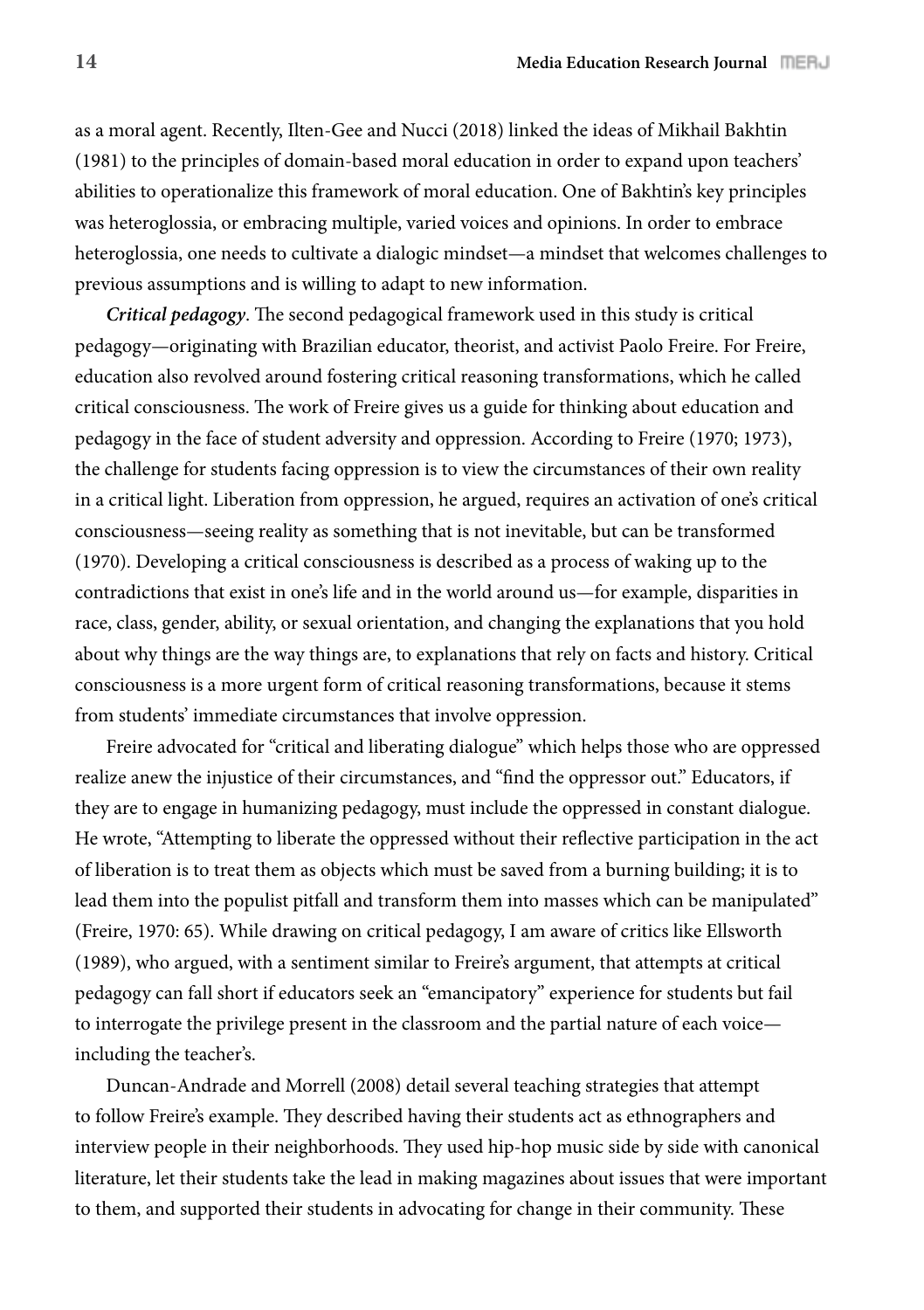strategies ground classroom learning in students' experiences, re-position students as experts, embrace digital media and technology as helpful tools for creating counternarratives, and provide opportunities for transforming students' lived realities. These methods are designed to foster critical consciousness in students.

It is argued here that the reasoning transformations articulated in these frameworks (critical moral reasoning and critical consciousness) are complementary. Each framework has elements to share with the other. Domain-based moral education can illuminate complex cross-domain reasoning in multimedia narratives, like podcasts, and point to developmentally relevant, sociomoral conflicts that pertain to the curriculum. Critical pedagogy introduces strategies like inquiry, investigation, and media making as relevant to moral reasoning and development, and presents a mandate for connecting moral education to students' own circumstances.

The design of this study draws on the idea of bringing students' own personal conflicts into the learning environment from critical pedagogy, and relies on the analytic tools of domainbased moral education, like domain definitions and domain coordination, to identify changes between mediums. Key components of each framework are listed in Table 1.

| <b>Critical Moral Reasoning</b>      | <b>Critical Consciousness</b>                                   |
|--------------------------------------|-----------------------------------------------------------------|
| Domain coordination                  | Awareness of root causes of structural /<br>systemic inequality |
| Dialogic mindset                     | Ability to connect personal struggles to<br>societal struggles  |
| Transactive Reasoning                | Collective inquiry that leads to action (praxis)                |
| Evaluating new facts and information | Agency in fighting injustice /<br>counternarratives             |
| Heteroglossia                        | Evaluating facts and new information                            |

Table 1: Key Components of Critical Moral Reasoning and Critical Consciousness

**Why the podcast?** The current study argues that the podcast is a unique form of storytelling that has the potential to stimulate moral reasoning. First, the podcast relies on multiple voices to communicate a message, which means the producer must engage in a heteroglossic reasoning process. This concept aligns with social domain theory's claims that our conceptions of morality, convention, and personal preferences develop as we interact with our worlds and come into contact with lifestyles, opinions, and ideas different from our own. The podcast is an ideal forum for bringing together multiple voices that may represent different domains of social knowledge, to tell a story.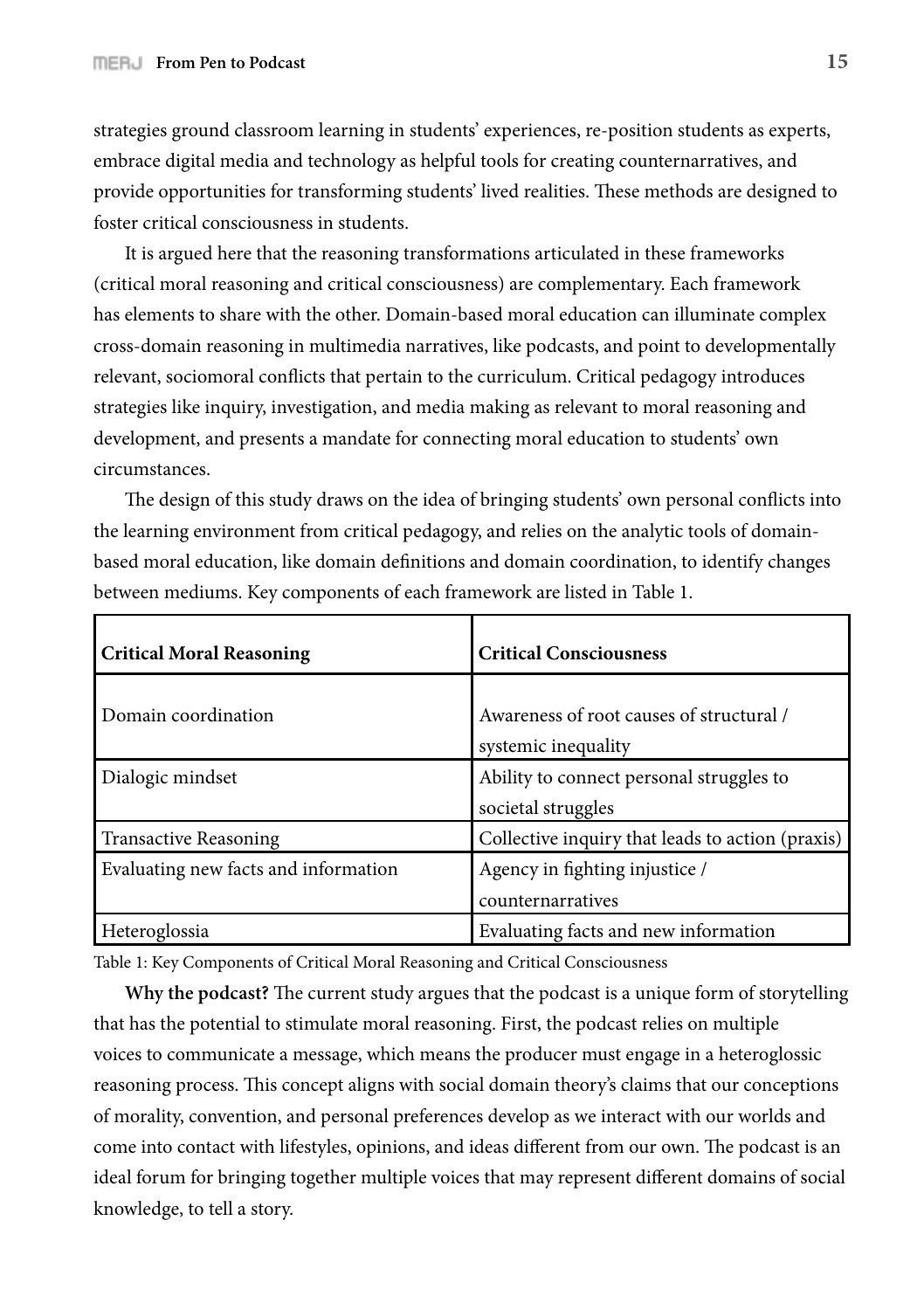Secondly, the act of remixing existing media clips presents an opportunity to employ a critical media literacy sensibility. If a student was investigating the issue of gender inequality, he or she could use examples of advertisements that perpetuate gender stereotypes or include clips of popular songs. This positions the producer as someone with the opportunity to create a counternarrative, an essential tool in critical pedagogy. Recognizing mainstream media messages as capable of perpetrating moral harm simply because they are taken for granted as social conventions, is an example of multidomain reasoning.

### **Methods**

This mixed-methods study was conducted at a public secondary school in the lower mainland of Vancouver, British Columbia. The author collaborated with Ms. C., the classroom teacher of record, to create and implement this intervention that took place in two Grade 10 English Language Arts classrooms. The average age of students was 191 months (or 15.9 years old). The standard deviation in months was 3.27. Although racial demographic information is not consistently collected in Canadian schools, the diversity statement for this public school's website reads:

Diversity at [Focus School] further includes the second largest secondary school enrollment of Indigenous students in Vancouver and over 52 languages spoken in students' homes. 12% of our students are identified as having special needs. [Focus School] provides an English Language Learning program to support approximately 60 students including new Canadians and International students. [Focus School] receives funding for Enhanced Services. The School Meal program provides subsidized hot lunches for more than 200 students in need…

The province of British Columbia reports 6% of students identified as Aboriginal, and 2% were English language learners; 19.5% of students spoke Cantonese as their home language, 7.6% spoke Vietnamese, and 4.9% spoke Tagolog at home.

Students that participated in this study disclosed a range of positionalities, including coming from immigrant families, refugee families, being adopted, identifying as multiracial, having learning differences, and being homeless, as well as coming from privileged backgrounds. Critical pedagogy is traditionally implemented with populations that are experiencing oppression. This study proposes, however, that individuals' personal conflicts can be utilized to stimulate the development of critical moral reasoning and the development of more critically conscious perspectives, even though some participants may not characterize themselves as experiencing oppression.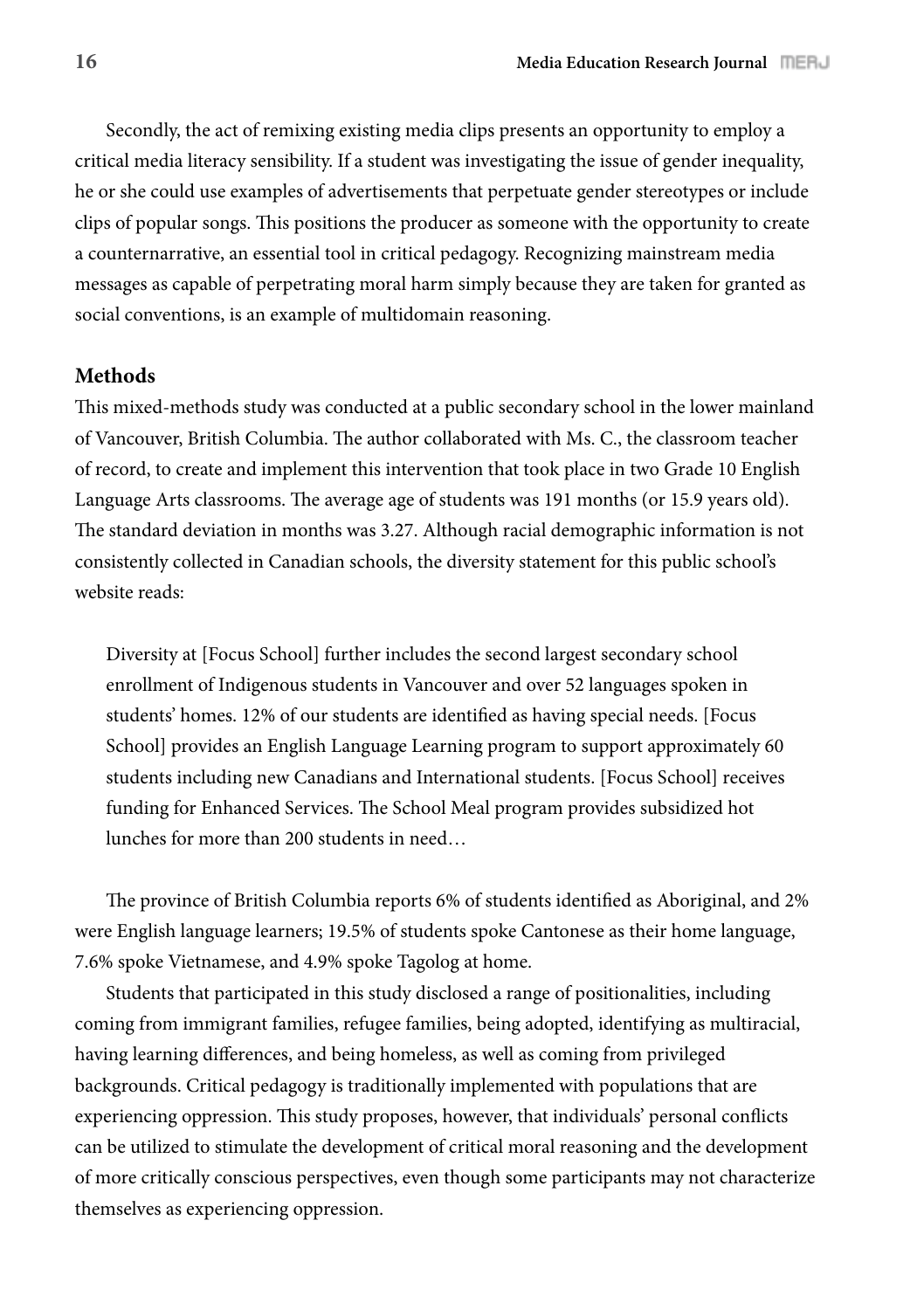Institutional Review Board approval was obtained from University of California, Berkeley. Data was collected between November (2017) and March (2018). Thirty-two students participated in total (13 males, 17 females). In Classroom 1, seven males and five females participated (n=12), and in Classroom 2, six males and 14 females participated (n=20). Leading up to the start of data collection, the researcher worked with Ms. C. to plan the intervention unit. Teaching responsibilities throughout the unit were divided between Ms. C. and the researcher. Rubrics were created for the pen-and-paper narratives and the podcasts.

Lesson procedures. This storytelling unit was built into Ms. C.'s English language arts curriculum. Students were asked to respond in writing to the following prompt: *Write about a time when you faced a really tough decision or conflict. It should be an experience that you can remember in detail or is ongoing and is important to you. If you cannot think of a personal conflict or experience, perhaps something that you witness everyday troubles you, or makes you frustrated*. Over the next three class periods, Ms. C. led activities about components of effective narratives, including imagery, detail, description, emotion, and dialogue. She used materials and example narratives from a book called *Lessons that Change Writers* by Nancie Atwell (2002). These were activities that Ms. C. would have normally done during a narrative writing unit.

The researcher then taught lessons on interviewing techniques, scripting, tone of voice, and incorporating media and music into podcasts. Students were guided through how to download a free voice-recording app onto their mobile phones to do their interviews. A few voice recorders were loaned to students who did not have mobile phones with voice recording capacity. Students were given time with the classroom iPads and computers to research their topics, in case they needed outside information. For homework, students were instructed to collect interviews, background noise, and scenes using their recording devices. Once students had collected outside interviews, they were assigned a class iPad to produce and assemble their podcasts. The researcher led a series of class periods about exploring the functions of GarageBand. After this, students had seven class periods where they worked on transferring files into GarageBand, doing interviews with peers in class, editing, and assembling their podcasts.

#### **Data Collection and Analysis**

Elements of data that were collected included: students' written narratives, audio recordings of students' peer discourse, peer discourse reflection sheets, classwork from podcast planning activities, digital podcast files, initial and final interviews with students, field notes and analytic memos.

Students' podcasts were transcribed using a five-column multimodal transcription format (example shown in Table 2). The narrator's voice was the central object of study and was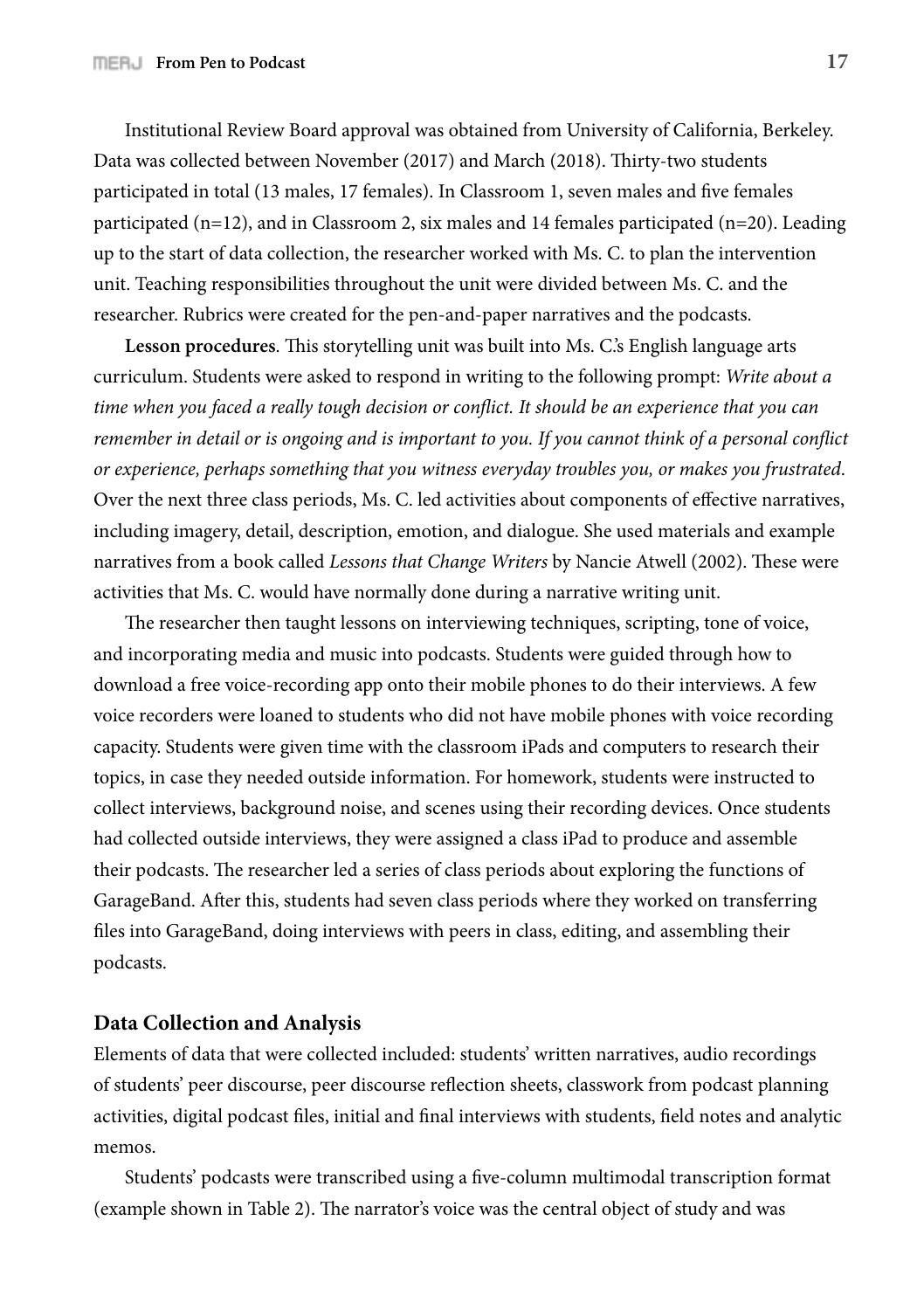positioned in the left-most column after the time codes. This indicated that the narrator had editorial control over the other characters and voices in the podcast, including how their words were edited and positioned. Time codes were noted on the far left, then the author's narration, then media and music, then the author's questions to interviewees, and finally interviewees' responses on the far right. This mode of transcription provided a visual aid for noticing how often the author transitioned between different sections of the podcast with narration. An Excel spreadsheet allowed the researcher to merge multiple cells together, if the music continued underneath several seconds of narration or interview. Whenever possible, the specific song was researched on the Internet and exact lyrics, the name of the artist, and a link to the song was included in the spreadsheet cell.

| Time code | <b>Narration</b>                    | Music / sound         | Narrator's<br>interactions w/<br><b>Interviewees</b> | <b>Interviewees</b> |
|-----------|-------------------------------------|-----------------------|------------------------------------------------------|---------------------|
| 1:15      | Let's see how my<br>dad feels about | Blackbird<br>(guitar) |                                                      |                     |
|           | <b>LGBTQ</b>                        |                       |                                                      |                     |
| 1:30      |                                     |                       | Do you know                                          |                     |
|           |                                     |                       | what LGBTQ                                           |                     |
|           |                                     |                       | stands for?                                          |                     |
| 1:45      |                                     |                       |                                                      | I think so          |

Table 2: Example of Multimodal Transcription

**Coding of narratives and podcasts.** The coding process for this data drew on existing theoretical categories and prefigured codes (Creswell, 2013), such as Domain of conflict (moral, conventional, personal), Psychological states, and Perspective. The researcher also engaged in the process of emergent coding, which led to the creation of new theoretical codes, such as Positioning, Type of interview question (for podcasts), and Connections to social issues (for narratives and podcasts).

Students' narratives and podcasts were coded for the same elements. Each subcode of the following overarching categories was treated as a binary variable (either yes or no): domain of conflict, perspective, resolution, domain of resolution, coordination, psychological states, emotions, time setting, and narration strategies.

The researcher read through the handwritten narratives multiple times, making notes about domains used, emergent themes such as conflicted or resolved endings, strong opinions, and type of conflict. During the first listen, the researcher took notes on the narration style, the type of interviewees, the framing of the conflict, and the sound elements that were included were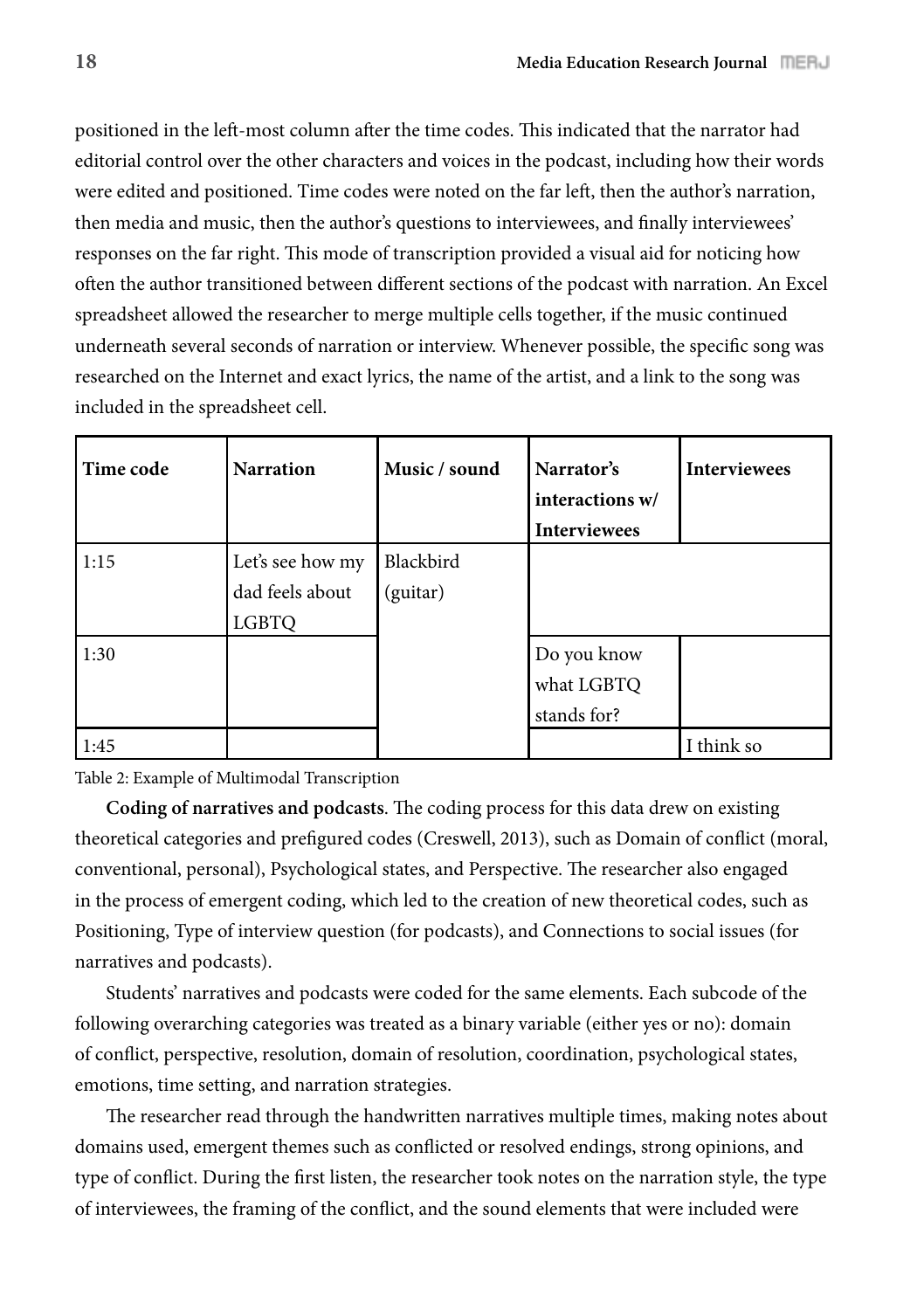documented. Certain coding schemes only applied to podcasts, such as number of interview questions, positioning, type of media used, etc. A secondary coder was recruited to code 30% of the data in order to establish reliability for these coding schemes.

This paper offers illustrative case studies of two students, Emory and Iguana (pseudonyms), and the transformation of their handwritten narratives into podcast episodes. This analysis process entailed comparing the coding of their handwritten narratives to the coding of their podcast, identifying differences, and then engaging in a close analysis of the text of the narrative and the transcription of the podcast. Field notes and interview transcriptions were used to triangulate these findings. Emory and Iguana were selected as examples because they demonstrated significant changes between their narratives and podcasts.

#### **Results**

The qualitative case studies demonstrate the types of changes that occurred between mediums (handwritten narrative and podcast), and how a student's design choices and interactions may have influenced their shifts in reasoning.

#### **Illustrative Case Study: Emory**

Emory (pseudonym), a Grade 10 student, sat in the back of the classroom with her two close friends. She demonstrated her creativity in unique ways throughout the project, even inserting clips of herself playing the guitar and singing "Blackbird" by the Beatles, into her podcast as a series of musical interludes.

**Narrative**. Emory's narrative was a rant about her father, whom she called racist, sexist, homophobic—guilty of every "ism" possible. This conflict was coded as drawing on the moral and conventional domains, because she expressed that her father was offensive (moral harm), and because she referenced norms of different generations (social conventions). In her narrative, she especially took issue with how brazenly her dad would say things that she found offensive *in front of her*, as if he did not consider her feelings or her identity. Throughout the narrative she made sure to acknowledge that she was grateful to him for raising her, and she makes several caveats before criticizing his behavior, writing, "I'm not saying everyone has to love how a lot of people are embracing who they are…" and "It's hard though because he's family," and even, "I could understand how he feels and of course his opinions are valid, and being raised by another figure from a completely different generation is definitely going to affect his opinion." These statements gave the reader an impression that Emory felt obligated to acknowledge external influences on her dad's behavior.

Emory's narrative was coded as coming from both a victim and critic perspective. Aside from the statements mentioned above, she wrote in a frustrated tone: "I guess what drives me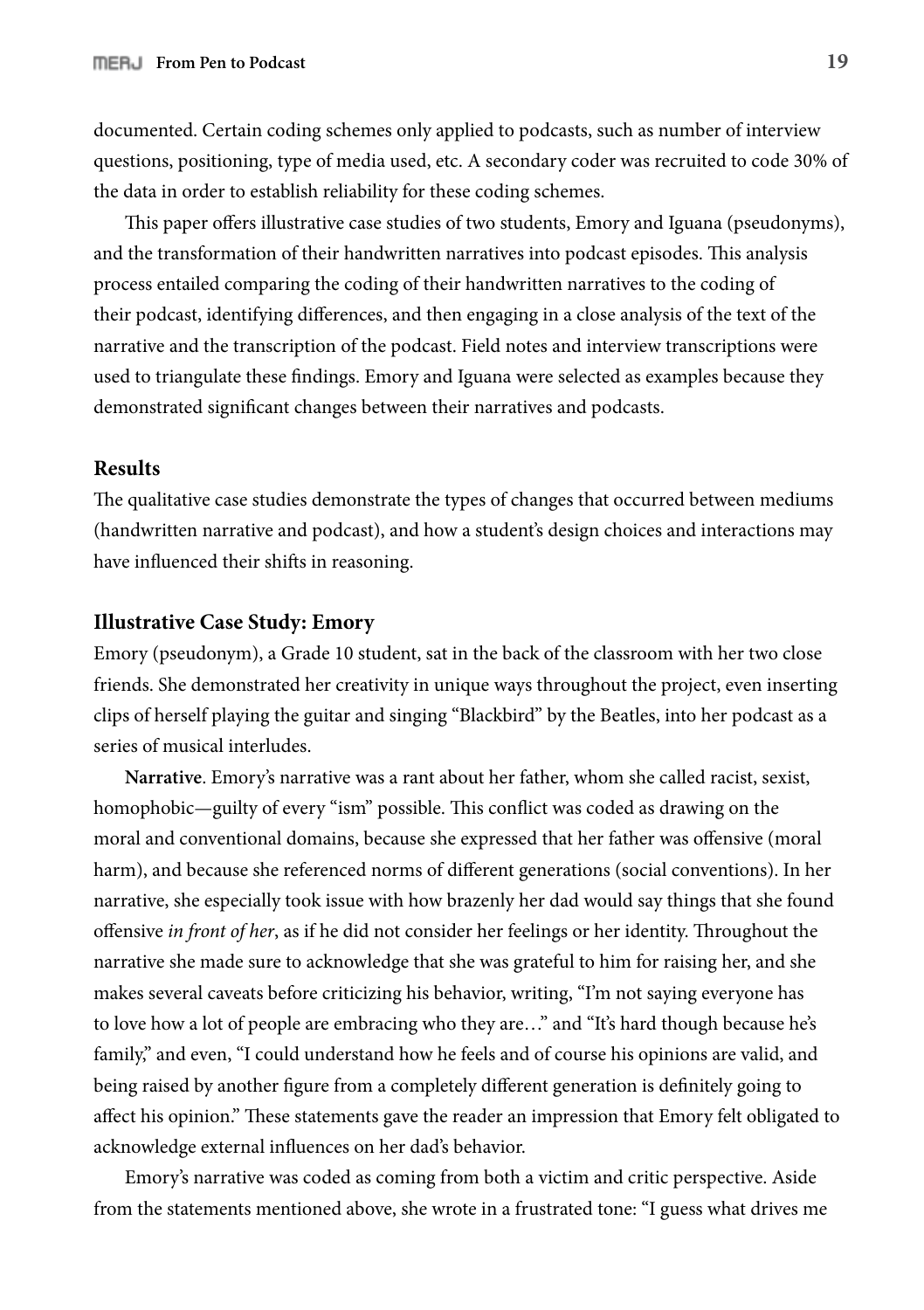the most crazy is that he won't even give these people a chance. We are literally all the same underneath our skin and it is absurd that we treat each other according to our skin colokjr or gender!!!" She complained about things her dad had said directly to her. She wrote, "Does it ever occur to him that he shouldn't say this to me or just out loud at all?" and "Sometimes I can't even tell him something because I'm afraid of the racist comment / joke he'll make." Her narrative made it clear that she was struggling between her belief that everyone should get to think what they want, and her moral concerns about her dad's behavior.

Bakhtin describes how we wrestle with the influence of competing discourses in trying to figure out what we believe. This struggle is present in Emory's narrative. She wrote, "Even sometimes I feel myself talking like him and his opinions coming through me, like I have no control." Bakhtin wrote that we are always struggling to distinguish our own internal voice from authoritative voices that may be more representative of the status quo or mainstream ideology during our process of ideological becoming (1981). This is similar to a process of domain coordination (e.g. Turiel & Gingo, 2017)—she is weighing concerns that have moral justifications against concerns that have conventional justifications. Emory shows us a developmental struggle; she feels herself adopting her father's words, and she is upset about it.

It is clear from her narrative that Emory wants her father to adapt to what she considers the general air of acceptance in 2018. She wrote, "He needs to get cultured!!!" and "I don't want to change him, I simply want to help him learn about what he's missing. I want him to evolve." These are conventional concerns about her father and how he adheres or does not adhere to the norms of her peer group and her community. She also wrote, "I don't know how to help him though," which resulted in the narrative's resolution being coded as unresolved.

**Podcast**. Emory's podcast introduction showed that she was on a mission to expose her dad's bigotry. She first asks her dad, "Do you know what LGBTQ stands for?" And then we hear him stumble as he tries to remember what the acronym means. This was a question that packed a punch—she was able to make him look ignorant on the subject of LGBTQ identity. However, her father failed to fulfill these expectations (at least while the recorder was on). Instead of expressing distaste or disgust for members of the LGBTQ community, he says in the podcast, "I don't know how to address a transgender person in the world so it's uh it's kind of uh confusing, weird, awkward."

Immediately after this, Emory says in her narration, "Throughout the interview with my dad I discovered that he is not so much *against* transgenders but he is just confused about what to call them after they have transitioned." This response is an acknowledgement that she might have mischaracterized her father's views. Emory did not *have* to include bits of tape that made her father sound more accepting than she believed he actually was. This design choice indicates an openness to discovering something new. She took his words into account when deciding on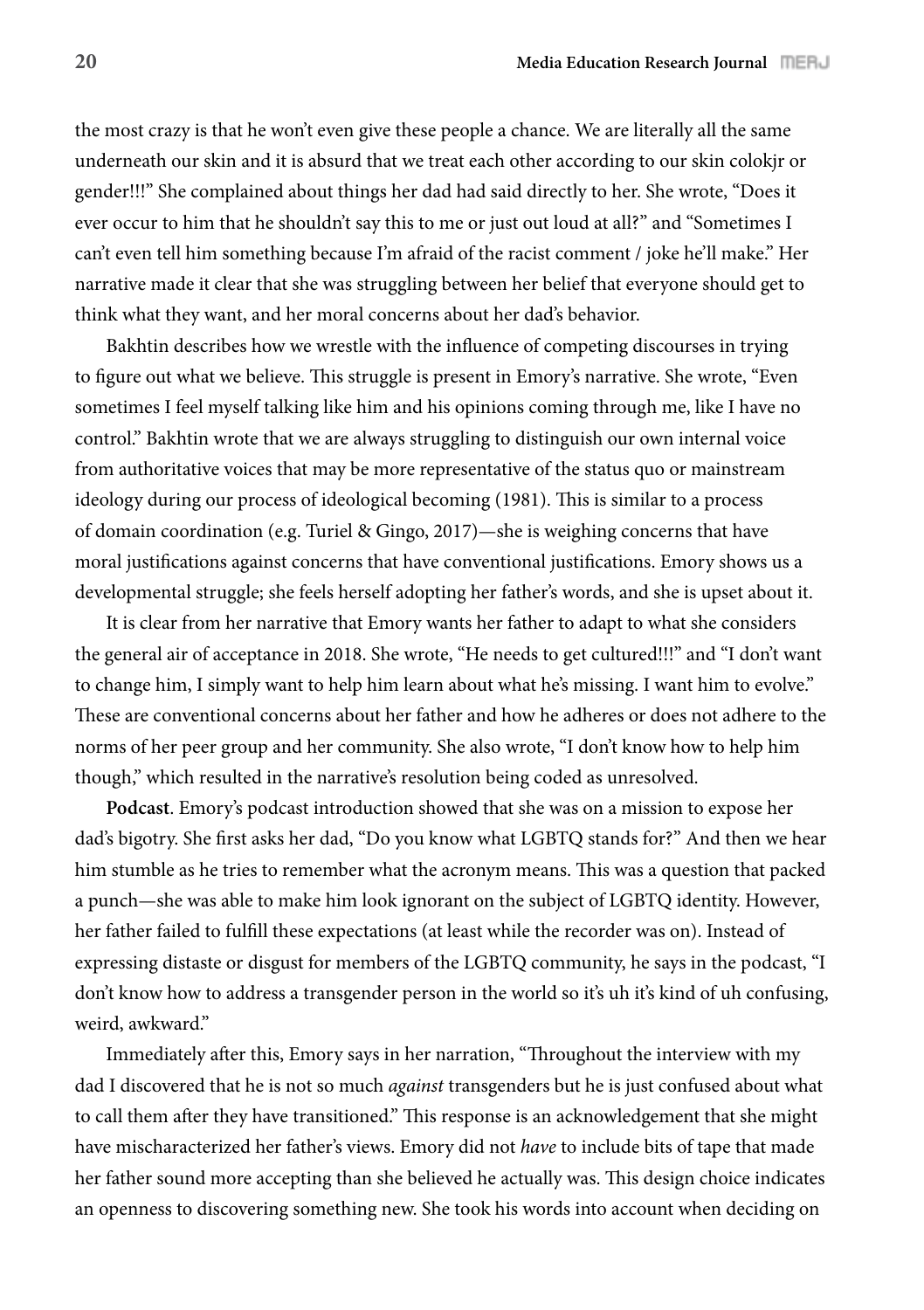her narration, instead of sticking with her original case against him.

In her conclusion, Emory says, "It is also very evident to me that my dad doesn't have as much knowledge on subjects like these as he could so I think it is important for him to do his research and understand why people feel like they are a boy trapped inside a girl's body." In this final judgment, she does not let her dad "off the hook" for his behavior. She demonstrated a dialogic mindset by adjusting her reasoning, and then presented a solution that does not vilify him (as she did in her narrative), but suggests why his reasoning is still inadequate. Since she eliminated her own anecdotes about feeling personally victimized by her father from the podcast, she transformed his transgression from being one of interpersonal harm, to being ignorant, and needing more information. She now faults him for failing to actively seek out perspectives from people he does not understand—she gives him the benefit of the doubt that if he *understood*, then he would accept.

Instead of including her personal grievances in her podcast, she opted to include the voice of a friend from the LGBTQ community, demonstrating a heteroglossic approach to storytelling. Emory interviewed her friend Bethany who identified as pansexual. She asked Bethany simple, overarching questions about dealing with other peoples' hate and ignorance. Choosing to omit her own frustration signifies that Emory understood the greater consequences of her father's behavior. Bethany represented the people that her father may have been harming on a daily basis with his offensive comments. This design choice was perhaps a recognition that the issue of homophobia / transphobia impacts others more severely than it impacts herself, connecting her own interpersonal story and a larger social issue.

For her podcast, Emory she did not look to any factual sources of information to gain knowledge about the issue of discrimination against the LGBTQ community. She also did not try to prove her father wrong or convince him to think another way. She also did not confront her father with Bethany's testimony, and force him to reckon with these points of view. She in fact spares him from the systematic take-down that she set up for him at the beginning of the podcast. She was gathering information from two opposing camps and trying to make sense of it. She was *not* on a mission to persuade, convert, or prove.

The conclusion of Emory's podcast entailed a mini-monologue that praised Bethany's assertion to "be yourself " and ignore hate, because you cannot expect to be liked by everyone. She said, "[Bethany's] answer was she just needed to remember to be herself even if not everyone likes that… everyone is unique and it is so important to not change yourself for someone else." Instead of condemning homophobia, she looked inward and re-centered the conclusion within the personal domain. Her resolution was coded as an assertion of truths and values. She veered away from the moral concerns and focused on what this story meant for her own life. She opted to resolve her podcast by asserting that everyone should "be themselves."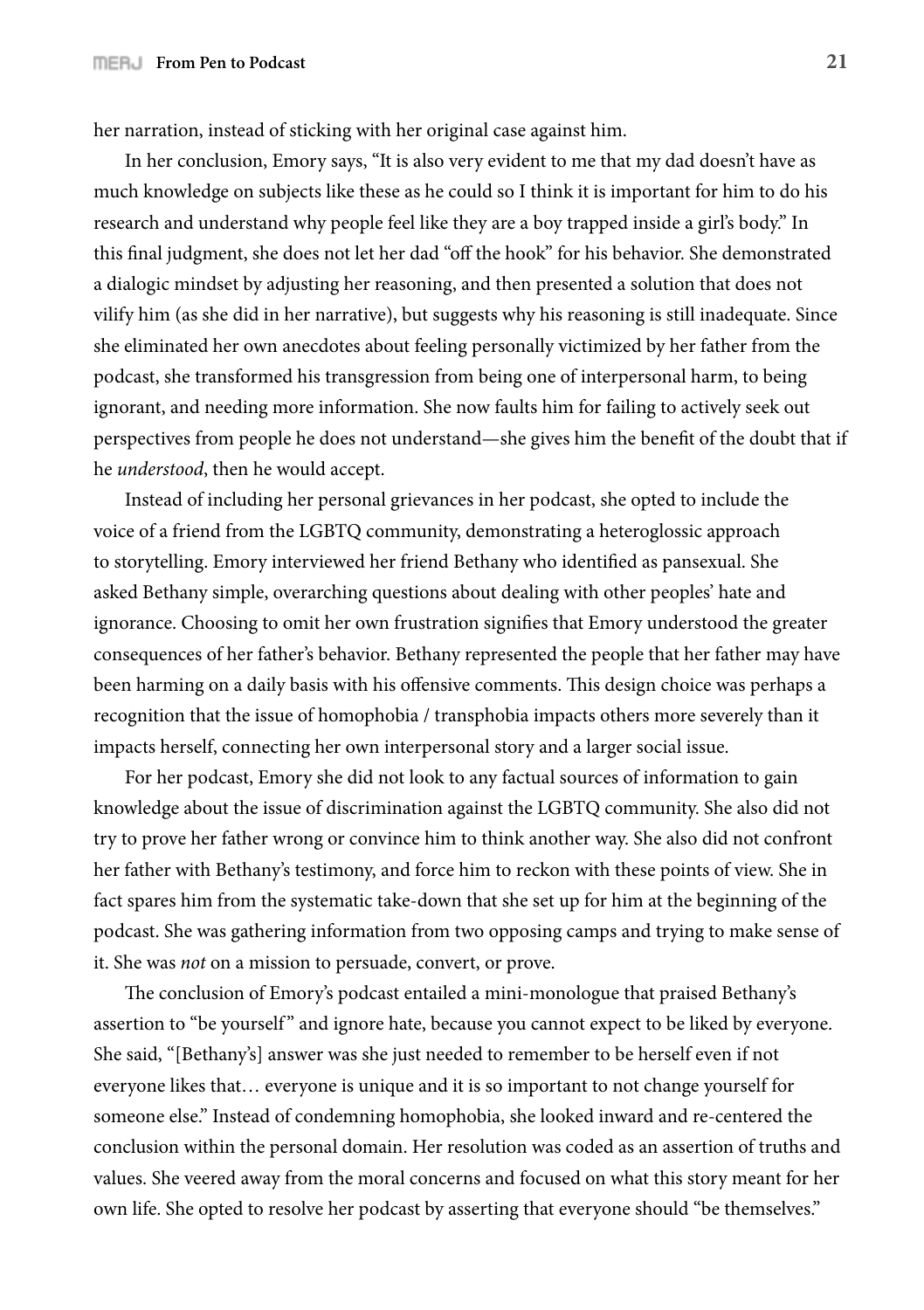The contradiction in this conclusion is: What happens when one's beliefs cause moral harm? However, Emory's conclusion aligns with what research shows is a primary dilemma for adolescents—finding coherence between one's core self (thoughts, beliefs, and values) and one's outward projection of this self (actions, speech, self expression) (Nucci, 2009). Emory asserts that everyone should strive to be the most authentic version of themself.

Producing a podcast provided Emory with a context in which to interrogate her father about his ideas about the LGBTQ community. Table 3 shows how Emory's narrative and podcast were coded in relation to four key variables.

| <b>VARIABLE</b>                               | <b>NARRATIVE</b>           | <b>PODCAST</b>             |
|-----------------------------------------------|----------------------------|----------------------------|
| Type of conflict                              | Problematic relationship / | Problematic relationship / |
|                                               | Social norm                | Social norm                |
| Perspective                                   | Victim / Critic            | Critic                     |
| Resolution                                    | Unresolved                 | Assertion of truths and    |
|                                               |                            | values / Refined stance    |
| Domain of resolution                          | Moral                      | Moral / Personal           |
| *Bold codes indicate changes between mediums. |                            |                            |

Table 3: Codes for Emory's Handwritten Narrative and Podcast

In terms of critical pedagogy, an educator could use this podcast as a starting point to begin a discussion about freedom of speech, and the importance of our everyday language—points that Emory brought up in her interview.

#### **Illustrative Case Study: Iguana**

Iguana—a goofy 10th grader, full of jokes and beloved by his classmates—could not stay quiet for even 30 seconds. Sometimes during class his friends would just shout at him to "Shut up!" with huge smiles on their faces. He participated willingly in activities and demonstrated complex thinking, and was often called on to provide examples and answers to tough questions by Ms. C. When he was interviewed at the very end of the project, he said he was very worried that he would fail the project because all of his data was stored on his phone, and the night before he had dropped the phone into the toilet. Iguana got an extension on the project and finished a week later.

The conflict he chose to focus on was the observation that his friends had been starting to use drugs—he was even offered cocaine once. In this illustrative example, we will explore the details of his narrative and podcast, and how they demonstrate aspects of critical consciousness and critical moral reasoning.

**Narrative**. Iguana's narrative was a description of an event that took place at the beginning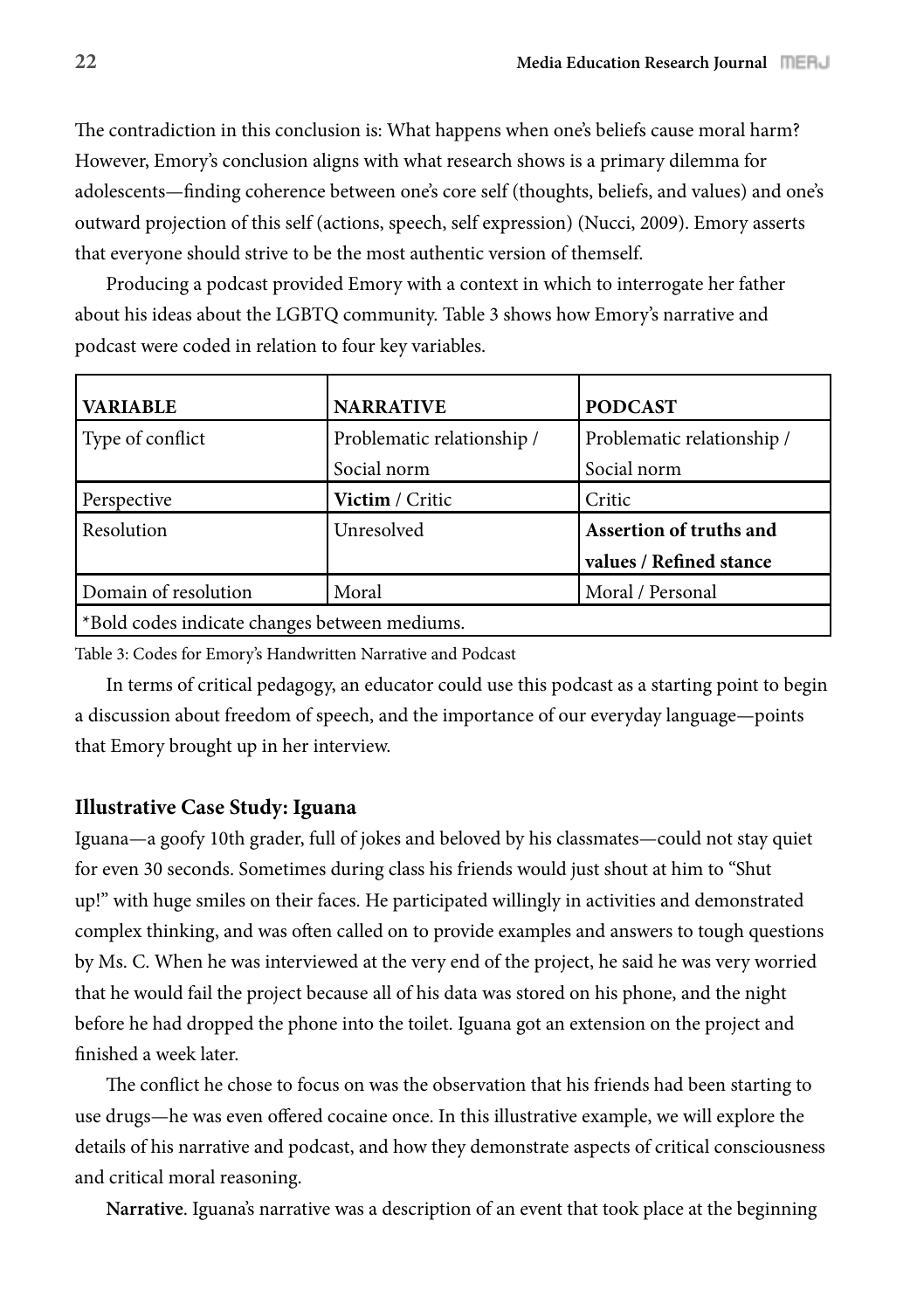of high school. He sets the scene by explaining, "All my life I have been told 'Don't do drugs, [Iguana]' or 'people who do drugs are never going to be successful' and I believed it for a long time." But shortly after starting high school, Iguana notices that some of his straight-A friends are doing hard drugs, and still getting A's. He mentioned being surprised, and racing home to research on his phone whether marijuana made you smarter. Iguana identified examples from his own life that stand in exception to the dominant narratives he has taken for granted. He is questioning the legitimacy of the "rule" that has been handed down through authoritative voices: Don't do drugs. During the ages of 14–16, social cognitive domain theory suggests young people are more likely to become critical of social conventions as being unnecessary or arbitrary rules of society. It is interesting to witness Iguana, in a sense, think to himself: "Wait a minute, were my parents lying to me?"

His narrative then describes walking with a close friend after school, when his friend pulled out a Ziploc bag from his backpack. Iguana mistakenly thought it was flour. The friend said, "This is cocaine my dude." The friend asked if Iguana wanted to "get lit" with him. Then Iguana writes, "I said yes and now I'm completely addicted. Just kidding, I said no." He added one more sentence to the narrative in which he attributes his strength to say no to the drug prevention education he received.

This sarcastic tone added humor to the story, and also made light of a potentially serious issue. The reader gets the impression that Iguana is straddling two worlds: he is "freaking out" at first that his friends are doing drugs—because it goes against everything he has been taught. He is torn between making a big deal out of something, and downplaying it. It is not the typical story of peer pressure and teenage drug use. However, Iguana had identified a shift within the social norms of his friend group, and was wondering how to feel about it. This is why his handwritten narrative was coded as pertaining to both prudential and conventional domains. The prudential domain relates to issues of health and safety—actions that one believes carry consequences due to facts of nature (e.g. gravity, germs, etc.). For example, the decision to rest while one has the flu is not a moral, personal, or conventional issue, but a prudential one.

Podcast. Iguana chose to eliminate this personal story of being offered cocaine from his podcast, and instead explore teenage drug use as a larger social issue. He nods to the fact that his friends are using drugs, but does not include the cocaine story. He says, "Recently I've noticed that some of my friends have been trying out drugs and I think that's alright as long as they're not doing anything like cocaine." Up front, he lets the listener know that he believes in personal choice (drawing on the personal domain of reasoning), and he is not judging his friends for smoking weed. Even though he leaves out his own "saying no" experience, he does not erase himself from the investigation. He used his own experiences and reflections to guide the podcast.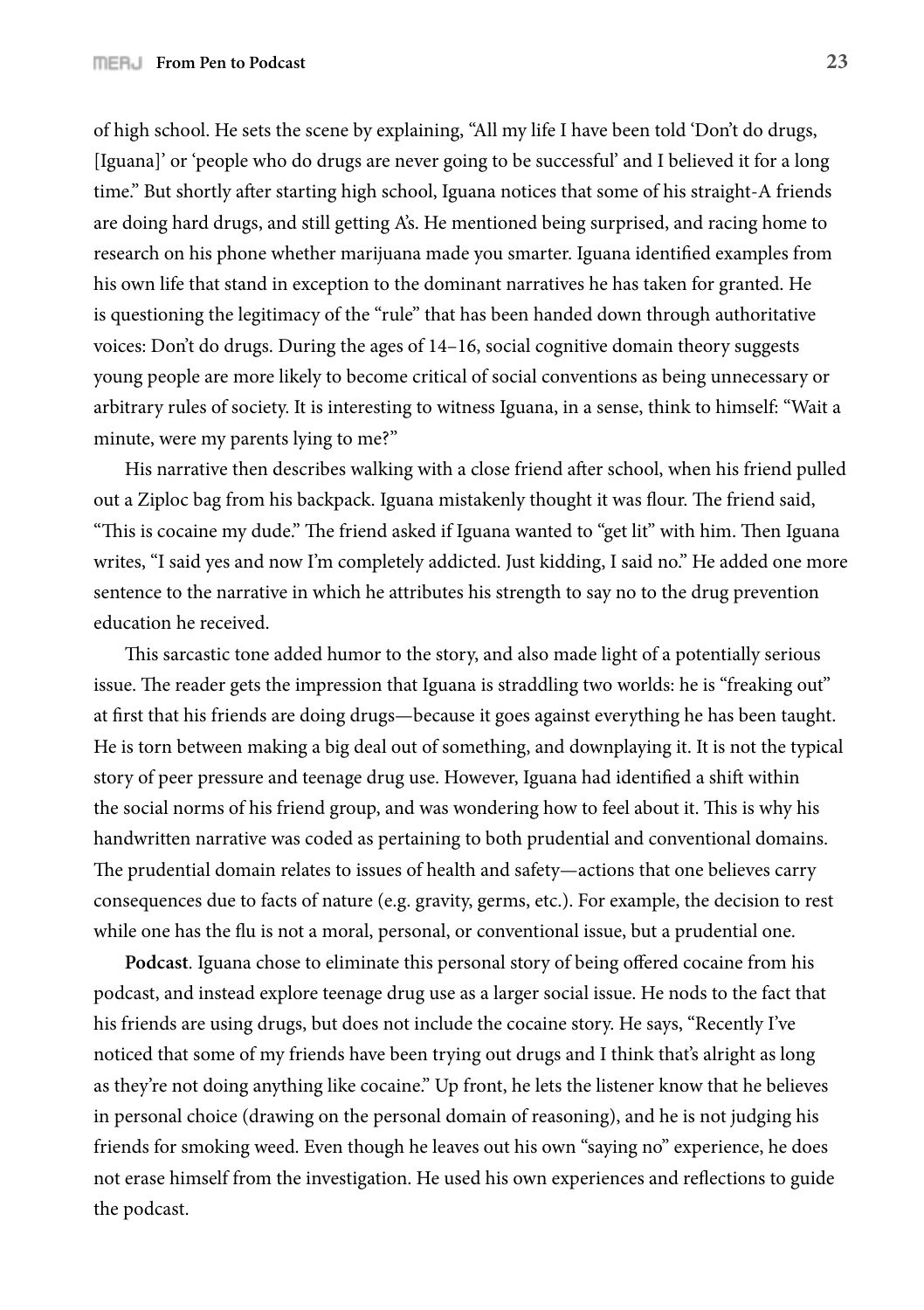Iguana's podcast is unique because of how many different people he interviewed, and how he went about doing it. He used techniques that no other participant used, resulting in a podcast that keeps the listener interested and curious. He gathered a diverse collection of voices to triangulate his argument. While in the narrative, the only other voice in the story was that of the friend who asked him to "get lit," the podcast features a friend who also said "no" to drugs. This may be because it was impossible to get the drug-using friend to go on the record for the podcast, or because he decided to change the focus from one incident to a larger phenomenon. He also interviewed the vice principal of his school for an adult's perspective on teen drug use. Iguana was one of only two participants that interviewed a school faculty member. He asked the Vice Principal what she thought about teens using drugs. At first she says, "An Advil is okay, you have a headache. But using um- are you talking about alcohol and marijuana?" He says, "Cocaine." She responds instantly, "Cocaine never. Don't do it. No I- I- I'm pretty clear on that. Um substances that are now legal, or soon to be legal, with discretion and the older you are the better just because your brain's not fully developed yet. It's not fully developed until you're 25." (For context, since this podcast was made, marijuana has been legalized in Canada.)

After this interview, Iguana expressed surprise at his Vice Principal's response. "My Vice Principal's interview surprised me a little bit. Because I would expect someone in her position to be a little bit more conservative in her opinions on drugs. But her opinions completely lined up with mine." Here, he aligns himself with his Vice Principal's opinion, but it is an unexpected alignment. This is a powerful aspect of the podcast production process; producers not only encounter opinions that surprise them, but people that surprise them. Iguana realized that the Vice Principal, at least on this issue, was his ideological ally. In his \$nal interview about the project, Iguana mentioned, "I interviewed the Vice Principal, that was pretty cool since I've never talked to her before." This speaks to the power of engaging in projects that require social interactions, and facilitate opportunities for students to meet the authority figures in charge of their education.

Iguana then pivots to investigating a potential source of his friends' attraction to drugs: music. He says, "I started to look at one of the biggest influencers in my life. And that was music. I found many songs in my playlist talking about drugs and how glamorous it is." This is a classic critical media literacy move; he decides to look for the hidden messages in popular culture that perpetuate ideas about what is cool and not cool. He is able to turn a critical eye towards the culture that he is immersed in, dissect his own circumstances, and apply an investigative lens to his own music collection. The song excerpt he plays in his podcast next, is from a song called "Molly" by the artist lil' Pump. The lyrics he excerpted are as follows: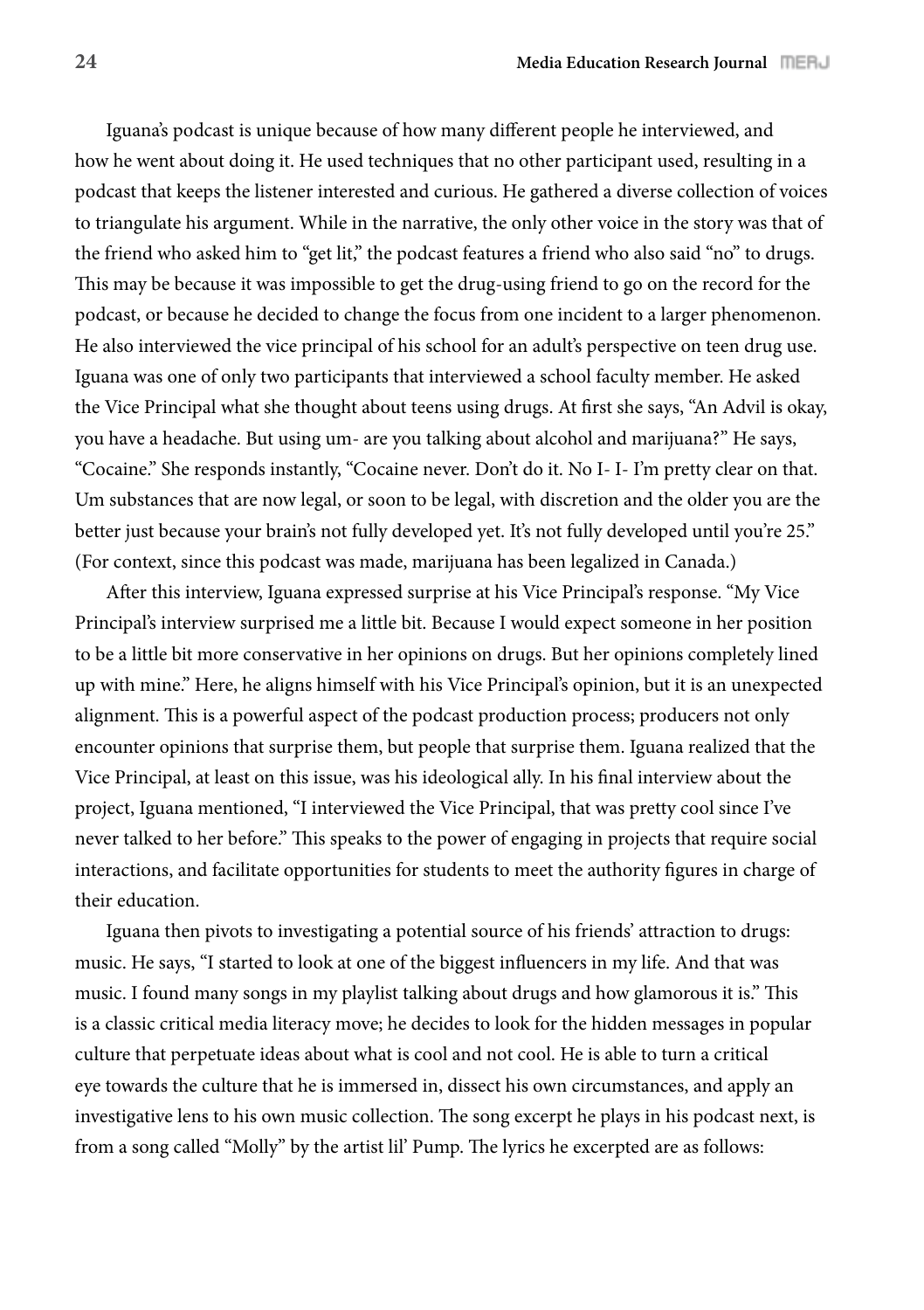I pop a X, so you know I be geek (damn) Rockin' Balmains and they all on my jeans (ooh) I'm off the Xans, and I pour me some lean (Lil Pump) I sell your mama some crack, she a fiend (huh?) I crash the Porsche and I just left the scene (brr) Drippin' designer, Burberry my sweater Lil Pump pulled up, he changin' the weather (brr, brr) I popped a molly, I popped a bean

These lyrics refer to ecstasy/ Molly / MDMA (also called bean), and Xanax. Lean is a concoction made of prescription-strength cough syrup, soda, and hard candy (https:// drugabuse.com/library/lean-purple-drank/). Iguana is the only participant who used music as an example of a social phenomenon. Other students used YouTube videos as examples of social phenomena, but not music lyrics. Lil' Pump becomes another voice in Iguana's podcast.

Iguana, however, does not just assume that music subconsciously infiltrates the brains of teens. He interviews his younger brother as a test case and while recording, shows him a Public Service Announcement (PSA) about drugs—a YouTube video of Pee Wee Herman warning against the deadly effects of crack cocaine. As listeners, we hear the entire PSA, which is just under a minute long. The PSA is creepy and foreboding, with loud clanks and a crescendo-ing heartbeat at the end. Afterwards, Iguana asks his brother, "So after that PSA what do you think about crack cocaine and hard drugs?" His brother replied, "I wasn't going to do drugs in the first place but now that I've seen the PSA I'm glad that I know the dangers of it." And finally, Iguana said, "So what do you think about those rappers and their music videos? [...] And do you still think it's as cool as before?" To which his brother replied, "No not at all because now I think they're putting themselves in danger every time that they do drugs."

!is type of audio in a podcast is a called a *scene*—a moment of real-time action that Iguana is showing his audience. As listeners we can picture ourselves watching the PSA with Iguana and his brother. He does not know what his brother will say. He is conducting a small experiment and letting the audience watch. This is a sophisticated design move. This scene also conveys that perhaps Iguana is worried about his younger brother using drugs, in addition to his friends.

Iguana demonstrates once more a dialogic mindset, by explaining that he has changed his previous perception. He says, "After my interview with my brother, I learned that people don't start using drugs just because popular music and media depict it as a really cool thing to do. It's also because they don't get the information about how dangerous drugs can be. And they don't know about all the damage it could cause." He then cites statistics from the National Institute on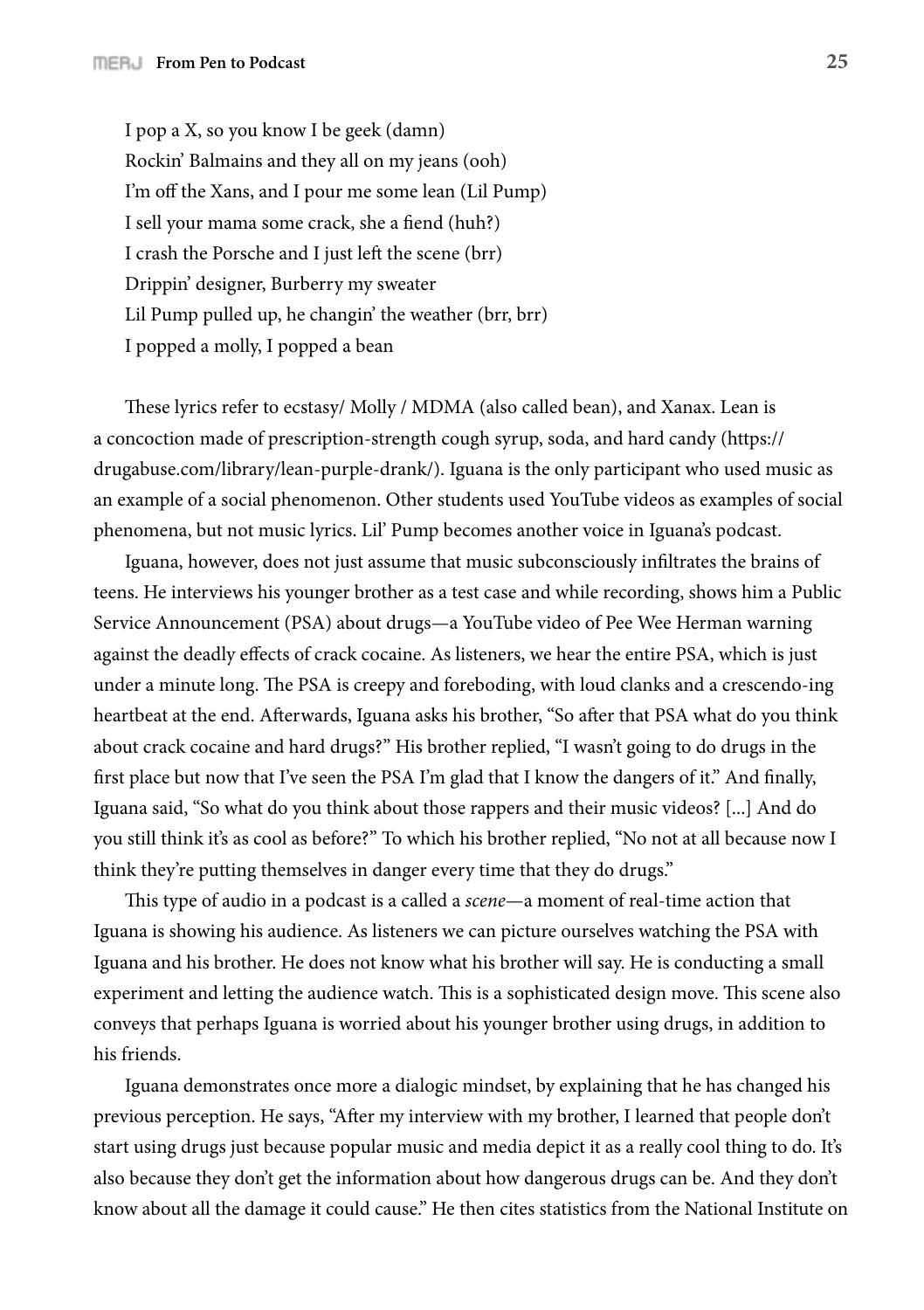Drug Abuse and shares the number of deaths due to drug overdose between 2002–2016. After listing these numbers, he says, "I could finally give my friends who are experimenting with drugs a list of drugs to definitely not try." This statement reveals perhaps an underlying purpose or goal of the podcast, and we glimpse a connection between his podcast and the incident described in his narrative.

Iguana concludes that most drugs should not be experimented with until age 25 because teenage brains are not fully developed, but there are some that one should never try, including synthetic opioids, heroine, cocaine, and meth(amphetamine). His concluding statement is: "I now feel that the key to having a completely drug free world is to educate people about the dangers of drug use." This concluding statement is a window into Iguana's new perspective—if teens knew more about the dangers of drug abuse, they would choose not to experiment with cocaine, and presumably, be able to ignore the influence of glamorous rappers.

| <b>VARIABLE</b>                               | <b>NARRATIVE</b>            | <b>PODCAST</b>          |
|-----------------------------------------------|-----------------------------|-------------------------|
| Type of conflict                              | Choice / Social norm        | Social norm / Advocacy  |
| Perspective                                   | Storyteller                 | Critic / Investigator   |
| Resolution                                    | Removed self from situation | Assertion of truths and |
|                                               |                             | values / Refined stance |
| Domain of resolution                          | Prudential                  | Prudential              |
| *Bold codes indicate changes between mediums. |                             |                         |

Table 4 shows how Iguana's narrative and podcast were coded on four key variables.

Table 4: Codes for Iguana's Handwritten Narrative and Podcast

In terms of the domain coordination, in his handwritten narrative, Iguana subordinated the issues of choice and friendship to the prudential concerns of whether marijuana made one smarter, and the worry of becoming addicted. He did not acknowledge any other concerns in the conclusion of his narrative. In the podcast, he has considered the influence of society and social norms (convention), he has considered the extent to which individuals should be able to choose to do drugs if they want (personal choice), and he has gained information about the health consequences of taking different types of drugs (prudential). He concludes that the health consequences outweigh personal choice to some extent. His conclusion gives the prudential domain priority, just as in his narrative, but the resolution is robust and thoughtful.

There has been a significant shift away from a passive resolution in Iguana's narrative, to an active one in his podcast. In the narrative, Iguana says "no" but he does not entirely take credit for this action. Instead he defaults to what his parents told him and the teachings of antidrug education. He even jokes about accepting the drugs, and then makes it seem lucky that he said no—otherwise he would probably be addicted. This attitude is in contrast to his podcast, where he is armed with statistics, the testimony of a trusted school official, and evidence from his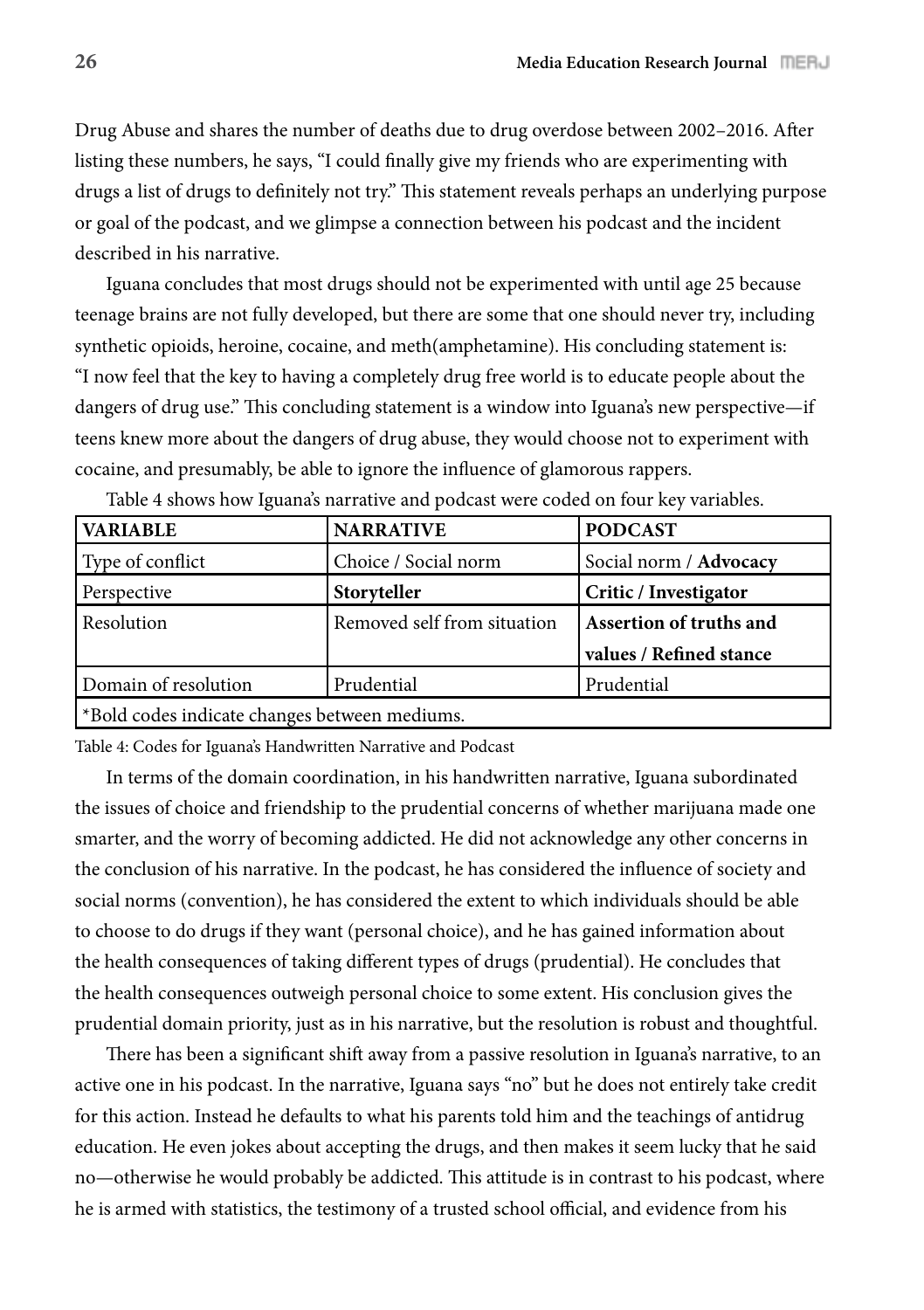brother's interview. The podcast demonstrates Iguana's newfound agency around the issue of saying no to drugs.

Engaging in a multimedia, journalistic storytelling process facilitated this shift in reasoning. In terms of Pasupathi and Wainryb's (2010) theory of narrative moral agency, each time one narrates a story, is a chance to reconcile one's actions with one's moral beliefs, ideas, and emotions. The second version of Iguana's story had to include other voices than his own, by nature of the assignment. Because of this, he had to reconcile his Vice Principal's and younger brother's opinions with his own.

Iguana stands out as an example of a critical reasoning transformation. He used his personal story to examine the world around him and conducted an investigation to gain more knowledge and perspectives on this issue. As a result, he feels able to combat the influence of peers and music that might push him to use drugs.

## **Proposed Model of Critical Podcasting Praxis**

In Table 5, general phases of the podcasting activity are explained and then aligned with key components of critical moral reasoning and critical consciousness. The idea behind this table is to shed light on how these pedagogical concepts come to life within the activities in this study, as well as point to various phases in the podcasting process where educators could choose a certain aspect of critical reasoning to focus on. For example, if educators wanted to spend time fostering the idea of heteroglossia, they might spend time on the critical questioning phase, that entails interviews and research. Educators could encourage students to interview at least three sources they have never met before or find at least one dissenting opinion.

| <b>Phase of Podcasting Activity</b>          | <b>Relevant Components of Critical Moral</b>  |
|----------------------------------------------|-----------------------------------------------|
|                                              | <b>Reasoning and Critical Consciousness</b>   |
| Critical Questioning: Students decide who    | • Heteroglossia: Multiple voices and          |
| to interview, and what to ask. How to get    | perspectives                                  |
| the right information from the right people? | • Dialogism: Engaging in dialogue, being      |
| What sources will students use? How can      | open to changing one's mind                   |
| students make sure their facts are reliable? | • Curious about root causes of inequality and |
|                                              | personal conditions                           |
|                                              | • Evaluating new facts and information        |
|                                              |                                               |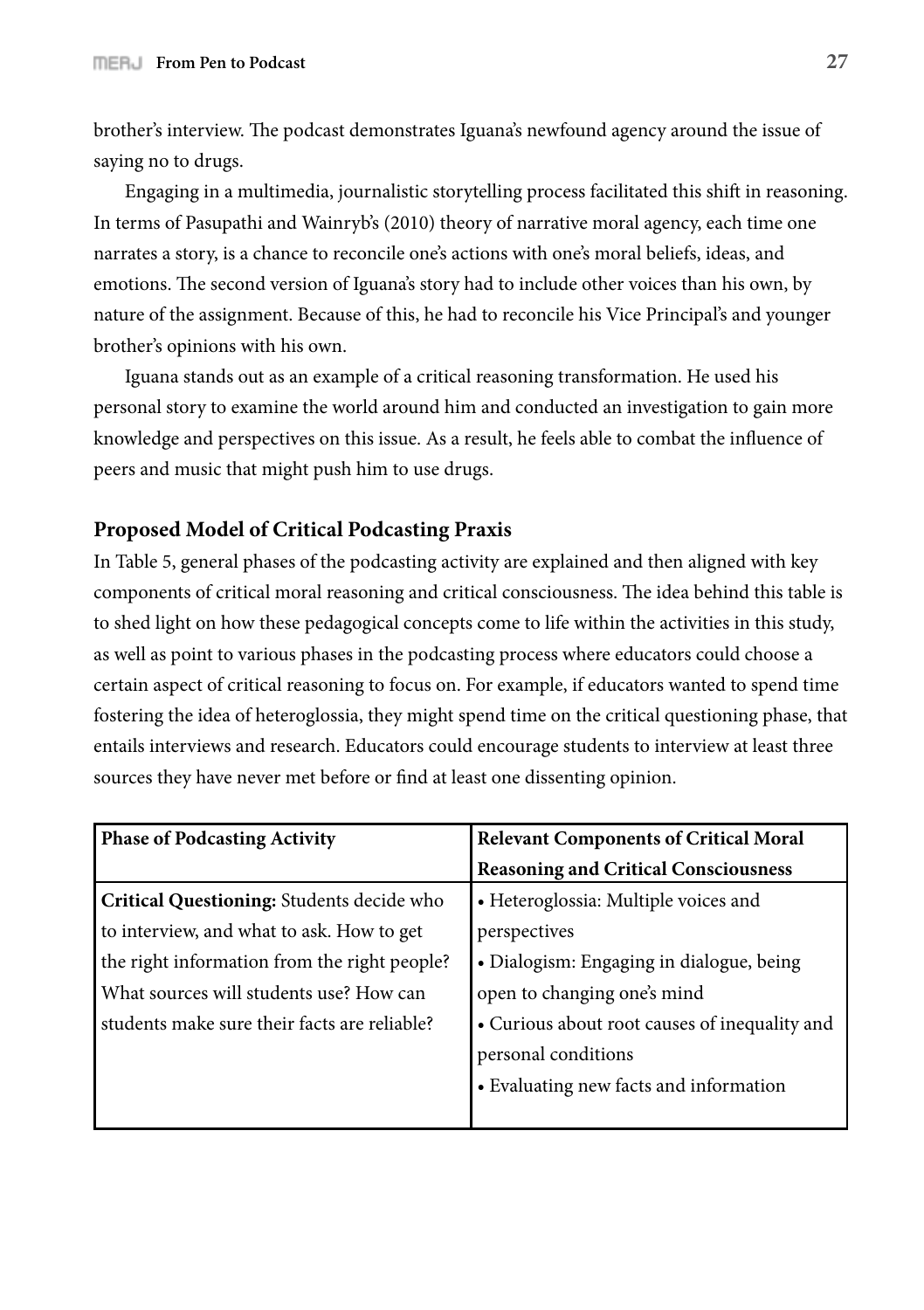| <b>Critical Connections: Students take stock</b><br>of the information they have gathered. Who<br>agrees with who? Who agrees with you?<br>Where does your personal story / experience | • Connecting personal struggles to societal<br>struggles, historical struggles<br>• Evaluating new facts and information |
|----------------------------------------------------------------------------------------------------------------------------------------------------------------------------------------|--------------------------------------------------------------------------------------------------------------------------|
| fit into the larger scope of facts accumulated                                                                                                                                         |                                                                                                                          |
| through interviews and research? Does your<br>story connect to a larger social struggle or<br>movement?                                                                                |                                                                                                                          |
| Critical Construction: Students plan and                                                                                                                                               | • Transactive reasoning: Organizing the                                                                                  |
| script their podcasts. What information goes                                                                                                                                           | voices and information in such a way that one                                                                            |
| together? Who gets the last word?                                                                                                                                                      | creates an argument or a narrative, or perhaps                                                                           |
|                                                                                                                                                                                        | proves a point.                                                                                                          |
|                                                                                                                                                                                        | • Counternarratives: Creating a new image                                                                                |
|                                                                                                                                                                                        | of one's community that pushes back on                                                                                   |
|                                                                                                                                                                                        | stereotypes                                                                                                              |
| Critical Conclusion: Students take a                                                                                                                                                   | • Coordination: Drawing on multiple                                                                                      |
| new, refined stance on their issue, taking                                                                                                                                             | domains of reasoning and sources of                                                                                      |
| everything that they have learned, heard, and                                                                                                                                          | information                                                                                                              |
| found into account.                                                                                                                                                                    | • Narrative moral agency: Reconciling one's                                                                              |
|                                                                                                                                                                                        | beliefs and actions, with ideas of what is right                                                                         |

Table 5: Critical Podcasting Praxis: Phases of Podcasting Aligned with Critical Moral Reasoning and Critical Consciousness

# **Barriers to Coming to Critical Conclusions**

Not every student in this study came to a critical conclusion in his or her podcast. Students occasionally drew conclusions that were not based on facts and stayed within their own peer group when seeking perspectives. Table 6 shows some recommendations for how critical educators could focus on helping students construct critical multimedia narratives.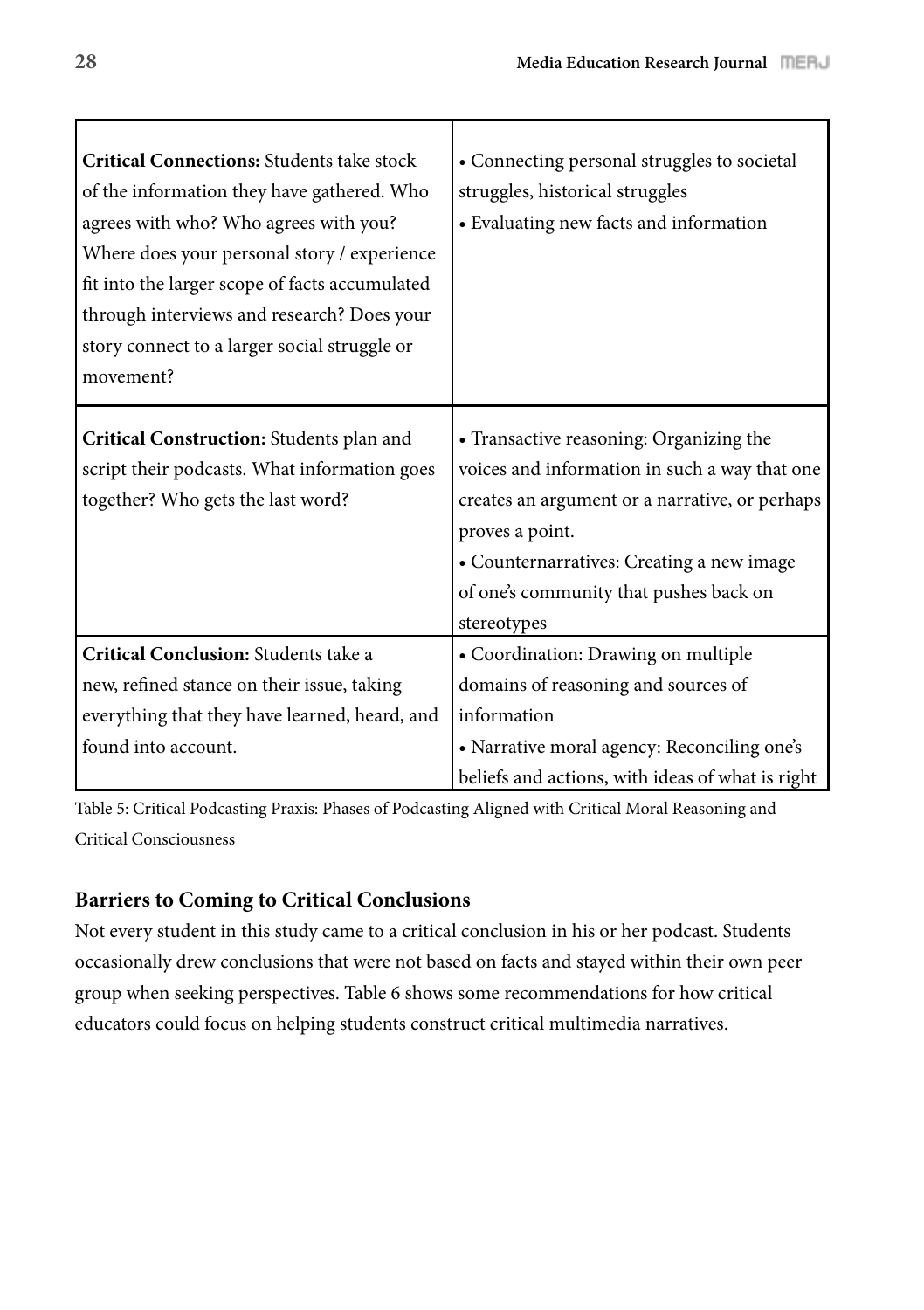| <b>Barriers</b>                                | Recommendations                                |
|------------------------------------------------|------------------------------------------------|
| Lack awareness of structural inequality        | Lessons on shared struggles / collective       |
|                                                | inquiry into injustice / require one source to |
|                                                | be connected to history of the issue           |
| Asking the right questions to the right people | Practice writing different types of questions  |
|                                                | (self-reflect, opinion, experience) in class / |
|                                                | reflect on which gave the most information     |
| Staying inside one's own "bubble"              | Take a buddy along on uncomfortable            |
|                                                | interviews / role-play in class / brainstorm   |
|                                                | with a peer one dissenting view                |
| No audience                                    | Gradual sharing: first with a peer, then a     |
|                                                | listening walk with headphones, then a class   |
|                                                | blog.                                          |

Table 6: Barriers to and Recommendations for Arriving at Critical Conclusions in Podcasts

## **Conclusion**

The two case studies of Emory and Iguana demonstrate that the process of transforming a handwritten narrative about a personal conflict into a podcast episode that includes multiple voices and sound and media elements, can lead to changes in how the author conceptualizes this conflict. Not only did Emory and Iguana change the language and formats of their stories, but the conclusions they came to changed as well. In Emory's case, her conclusion drew on the personal domain in addition to the moral domain and involved cross-domain coordination. While Iguana's conclusion prioritized the prudential domain in both cases, his podcast included complex social conventional reasoning about the norms of popular music. In both Emory and Iguana's cases, they shifted from passive resolutions in their handwritten narratives to active ones in their podcasts. Both authors also shifted the perspective from which they presented their story, in Emory's case eliminating the victim perspective and in Iguana's case, shifting to assume the role of a critic and investigator.

This study drew on two pedagogical frameworks: domain-based moral education and critical pedagogy to design a learning experience that incorporated the critical pedagogy strategies of inquiry, investigation, and media-making, into a developmental framework for how young people reason about fairness, harm, rules, norms, and personal choice. This study showed that in alignment with the goals of domain-based moral education, personal narratives and podcast production in the classroom can stimulate reasoning shifts towards becoming critical of one's own surroundings. This study also showed evidence of students moving towards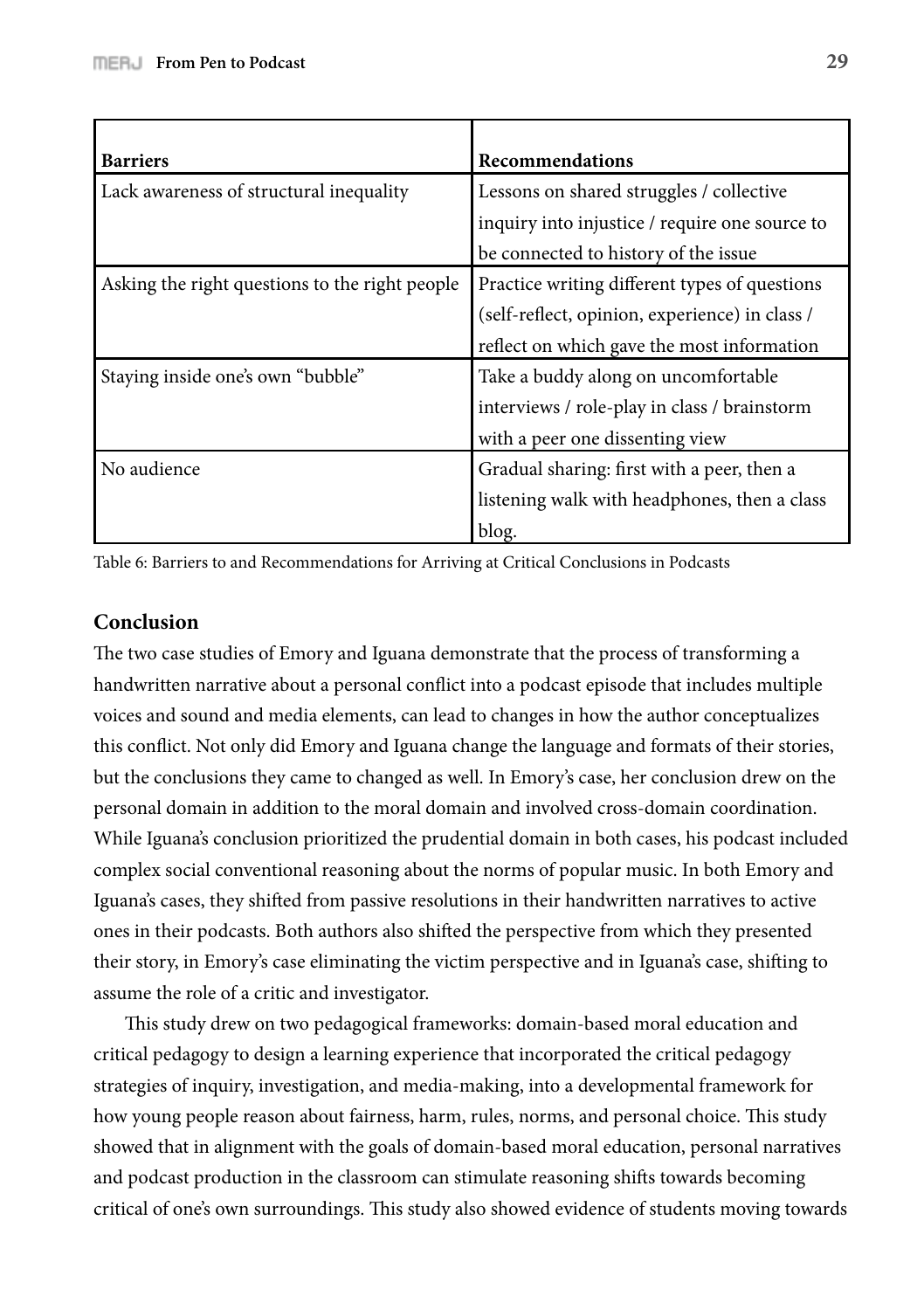critical consciousness in the context of thinking about a personal con#ict; they reevaluated old assumptions, they considered new information and integrated it into their existing reasoning frameworks, and connected their own struggles to societal struggles, looking beyond the self to interpret their own conflicts.

In this study, high school participants constructed handwritten narratives about personal conflicts and then transformed them into digital podcast episodes. The podcast format required students to do research, interview people, gather relevant media clips, and then design and organize them into an audio composition. Students chose to tell stories that in some cases included complex themes about encountering racism as refugees, fending off homophobic stereotypes, and navigating the stigma of being adopted. As students interviewed people with different perspectives, their resolutions, viewpoints, and even the key characters that played a role in their stories shifted. These shifts often revealed that students were willing to change their minds or reevaluate an initial opinion.

While Emory and Iguana took the podcast production process as an opportunity to expand their thinking and turn a critical eye towards their issue, not all of the students in this study moved in the direction of a more critical stance. These findings were similar to that of other researchers (Stack, 2010; Jenkins, 1997), who found that youth-produced media can often disrupt and perpetuate stereotypes at the same time. Additionally, although participants raised issues in their podcasts that were relevant to the school's social and moral culture, their stories never reached an audience beyond the classroom—in fact, students were reluctant to share their podcasts even within the classroom.

Young people need to be able and willing to change, expand, and modify their construals of personal conflicts when new information and perspectives are presented. This skill—to change the story that we tell ourselves about something that happened in the past or an ongoing conflict in the present—is a skill that connects to being an agent of change and a critical moral thinker in society. More specifically, it connects to developing resilience in the face of trauma, forgiving those who have wronged you, identifying hidden injustices buried in the status quo of everyday life, and connecting one's own struggles to social movements. !is skill implies knowing that no version of a story is final or wholly true but partial and incomplete; embracing this skill, therefore, will help us update our judgments and evaluations of important issues as our perceptions of society expand and we encounter unpredictable problems. It also ensures that we will be able to work toward the updating of society, and how we function as members of a global community.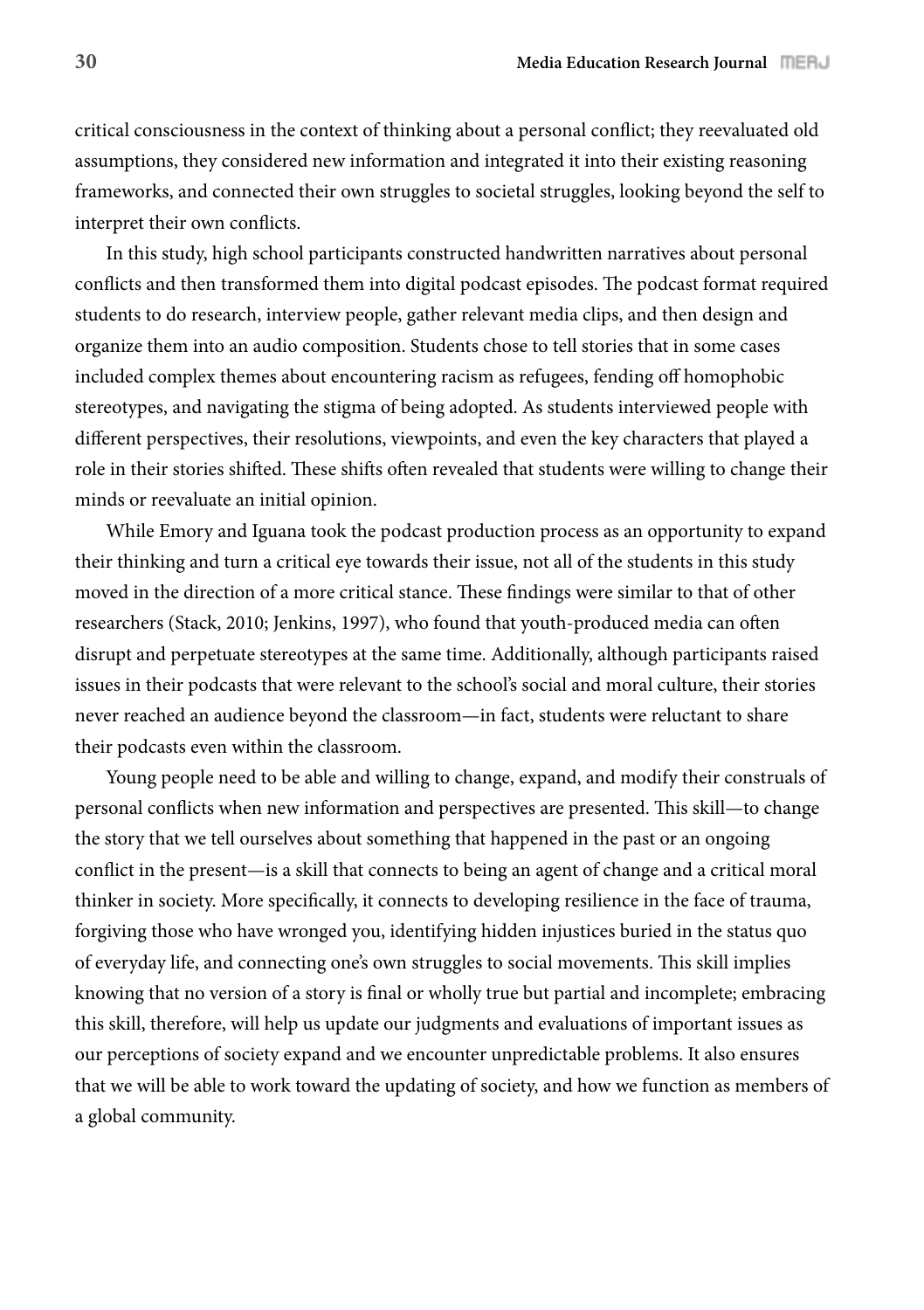## **References**

Atwell, N., 2002. *Lessons that change writers*. Portsmouth, New Hampshire: Heinemann.

- Bakhtin, M.,1981. "*e dialogic imagination: Four essays by Mikhail Bakhtin* (M. Holquist, ed.; C. Emerson & M. Holquist, trans.) Austin, TX: University of Texas Press.
- Berkowitz, M. W. & Gibbs, J. C., 1983. Measuring the developmental features of moral discussion. *Merrill-Palmer Quarterly*, 399–410.
- Bruner, J., 1991. The narrative construction of reality. *Critical Inquiry*, 18, 1–21.
- Creswell, J., 2013. *Qualitative inquiry & research design: Choosing among five approaches.* Thousand Oaks, CA: SAGE.

Duncan-Andrade, J. M. R., & Morrell, E., 2008. *The art of critical pedagogy: Possibilities for moving from theory to practice in urban schools*. New York, NY: Peter Lang.

- Ellsworth, E., 1989. Why doesn't this feel empowering? Working through the repressive myths of critical pedagogy. *Harvard educational review*, 59, 297–325.
- Freire, P., 1970/2007. *Pedagogy of the oppressed* (M.B. Ramos, Trans.). New York, NY: Continuum.
- Freire, P., 1973. *Education for critical consciousness* (Vol. 1). London, UK: Bloomsbury Publishing.
- Hull, G. A., Stornaiuolo, A., & Sahni, U., 2010. Cultural citizenship and cosmopolitan practice: Global youth communicate online. *English Education*, 42, 331–367.
- Ilten-Gee, R., 2019. Complicating moral messages through multimodal composition: wrestling with revenge and racism. *Ethnography and Education*, 14(1), 84-100.
- Ilten-Gee, R. & Nucci, L., 2018. From peer discourse to critical moral perspectives. *Precollege Philosophy*, 1, 58–74.
- Jenkins, H., 1997. Empowering children in the digital age: Towards a radical media pedagogy. *Radical Teacher*, 50, 30–35.
- McAdams, D. P.,1996. Personality, modernity, and the storied self: A contemporary framework for studying persons. *Psychological Inquiry*, 7, 295–321.
- Midgette, A. J., Ilten-Gee, R., Powers, D. W., Murata, A., & Nucci, L., 2018. Using Lesson Study in teacher professional development for domain-based moral education. *Journal of Moral Education*, 1–21.
- Mirra, N., Morrell, E., & Filipiak, D., 2018. From digital consumption to digital invention: Toward a new critical theory and practice of multiliteracies. Theory Into Practice, 57, 12-19.
- Nucci, L. P., 2009., *Nice is not enough: Facilitating moral development*. New Jersey: Merrill/ Prentice Hall.